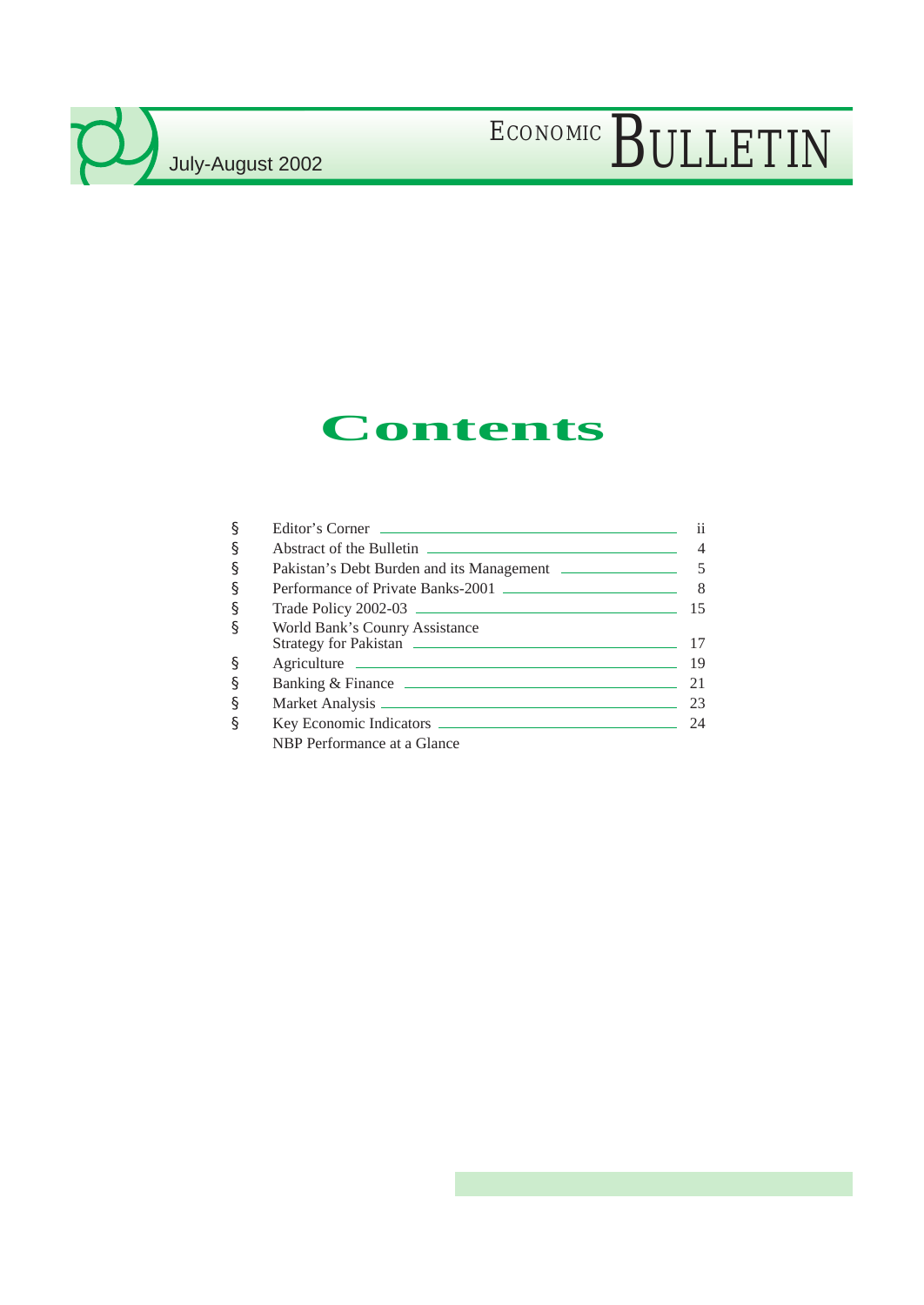

## **Editor's Corner**

Dear readers

Recently the government initiated the Draft Fiscal Responsibility and Debt Limitation Ordinance 2002 to address the public debt problem which plagues the economy. Over the years, budgetary expenditures have risen, while there has been a lack of buoyancy in revenues, resulting in persistently large fiscal deficits. To finance the rising gap between expenditure and revenues, government has resorted to borrowing, thereby adding to the debt stock of the country.

The accumulation of public debt, has been responsible for negating government's attempts to make development sustainable and has had a series of negative ramifications on the rest of the economy. It has diverted scarce resources away from the private sector, has had negative effects on the interest rate structure in the economy and has contributed to low investment rates.

When we talk about debt burden, the fiscal deficit forms an important part of the equation. As fiscal deficit has been responsible for many of the ills facing the economy, their elimination has been high on the agenda for any structural reforms programme.

Past experience has shown that any adjustment programme that Pakistan has pursued has been weak in the area of fiscal policy. In a recent country review, the IMF showed that while progress on the structural front was broadly in line with the programme, all but one of the performance criteria for end March 2002 were met. The shortcoming was in performance criterion of the tax collection target.

Fiscal deficits averaged close to 6.5% of GDP during the 1980s and 1990s, while the ratio of public debt to GDP rose from 66% in 1980 to 101% in 2000. The interest burden of public debt grew even more sharply, quadrupling from a little less than 11% of total revenues over 1980-85 to 46% by 1999-2000. High fiscal deficits over the past many years has been primarily because of lack of fiscal discipline.

Caught in this vicious cycle of high debt payments, Pakistan has invested little in human and physical capital. Low growth in turn, has limited the capacity to service debt and reduce the debt burden. A sharp slowdown of economic growth has led to a sharp increase in the incidence of poverty, where 38% of the population today subsists below the poverty line.

The Draft Fiscal Responsibility Law puts a limit on government borrowings, and suggests the elimination of budget deficit by June 2007 and thereafter to achieve a revenue surplus. It also seeks to reduce public debt to GDP ratio to 60% by June 2012 from over 100% currently. Moreover, public debt to GDP ratio to be reduced every financial year by not less than 2.5% of the estimated GDP for the year, and social and poverty related expenditures are not be reduced below 4% of the GDP for the year. These targets are to be met through effective debt and deficit management. Will future governments be able to bring deficits down to the goal mentioned in the Ordinance is a big challenge.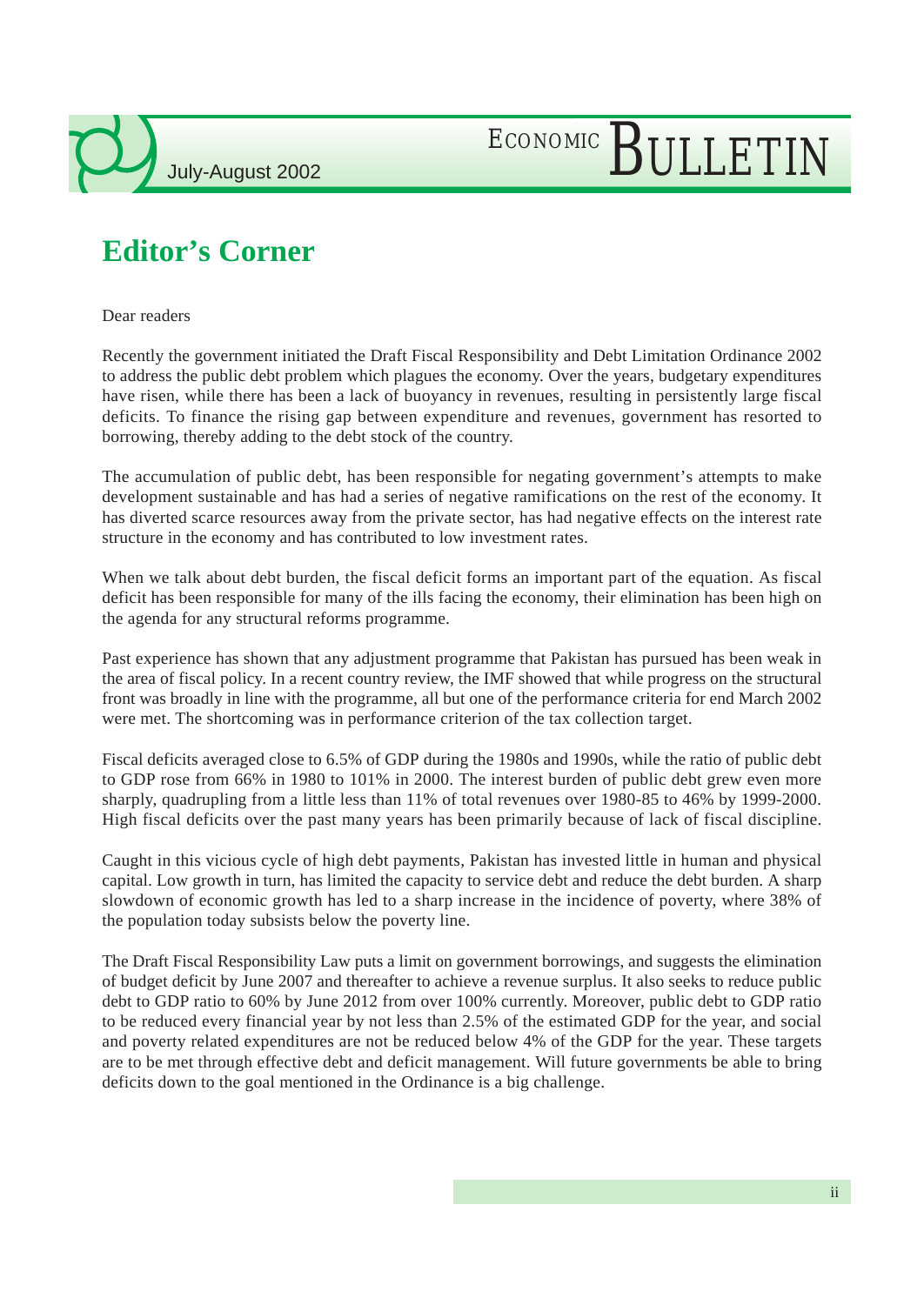## ECONOMIC BULLETIN

The Federal Government is required to place before the National Assembly periodical statements of economic, fiscal and financial policy and their results. These are mentioned in our story on page 5.

The Draft Ordinance provides a cushion to the government to depart from the principles of fiscal and debt management on grounds of unforeseen demands on its finances due to a threat to its national security or when the country is going through a major natural calamity as determine by the National Assembly.

This deviation would be a setback in meeting the targets set therein. Perhaps the government assumes that these would be the exceptions and not the rule.

It is only if the government succeeds to bring debt to sustainable levels, that it can hope to stimulate private sector growth and improve social delivery. A beginning has been made to bring better fiscal discipline in the country's budgetary operations by the initiation of the Draft Debt Limitation Ordinance. It also demonstrates the government's seriousness about checking any fiscal irresponsibility and one hopes that it is met with success.

Ayesha Mahmud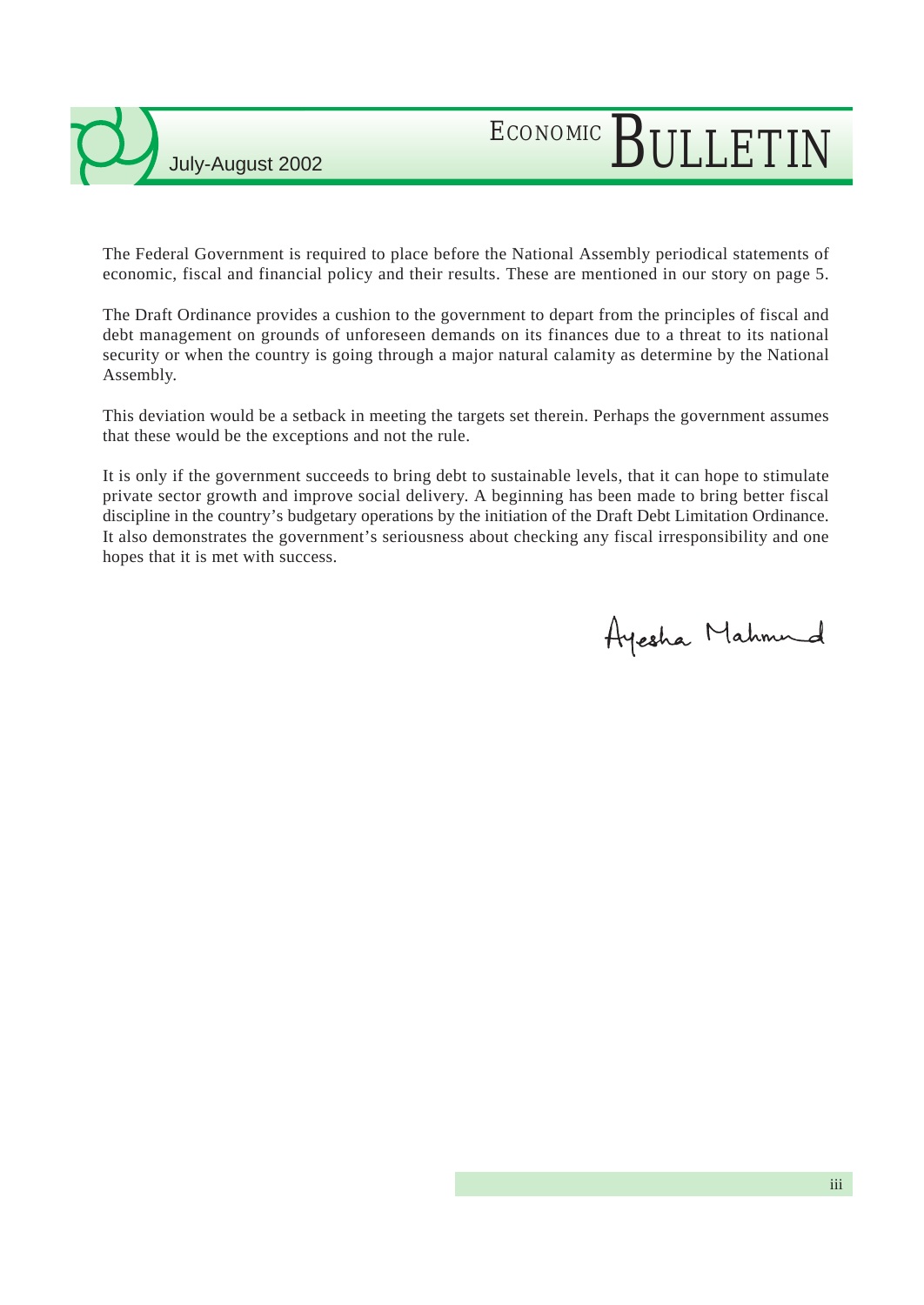## ECONOMIC BULLETIN

### **Abstract of the Bulletin**

#### **Pakistan's Debt Burden and its Management**

- A persistent problem facing Pakistan is the growing debt, both external and internal. Today income per capita  $(Rs.24,965)$  is lower than per citizen indebtedness (Rs.28,784).
- The government has formulated a Draft Fiscal Responsibility and Debt Limitation Ordinance 2002, to ensure medium and long term macroeconomic stability, elimination of the revenue deficit and reduction of public debt to a prudent level.

### **Private Banks' Performance – 2001**

- The reform process for Pakistan's financial sector initiated at the end of 1989, has gathered momentum since 1997 when a set of reforms aimed at institutional strengthening, restructuring of banks and improvement in regulatory framework was introduced.
- The financial sector has experienced a positive impact of these reforms over the past three years.
- Balance sheet analysis of 14 private banks reveals that in 2001, these banks have been aggressive in mobilizing deposits.
- Administrative expenditure for most banks remained high. Private banks are utilizing over 85% of their income to meet expenses.
- Profit of private banks surged 40% in 2001, as Askari Commercial Bank crossed Rs.1 billion level.

### **Trade Policy 2002-03**

- The Trade Policy for FY03, envisages exports to grow by 13.4% to \$10.34 billion and imports to show a 7% increase, containing it at \$11.1 billion.
- The Policy has announced specific incentives for new products and for new markets and regional trade is being encouraged.
- Government continues with the policy of trade liberalisation and deregulation and more measures in this direction have been announced.

#### **World Bank's Country Assistance Strategy for Pakistan**

The Bank Group's Assistance Strategy is to support the comprehensive reform programme, which encompasses political, institutional, economic, social and gender transformation for Pakistan's transition to a modern Islamic state.

- The Bank's lending programme will be linked to provincial reforms, macroeconomic stability and governance, enabling environment for private investment and human development.
- The Bank Group lending will continue only as long as Pakistan continues its excellent implementation performance of the past two years and remains on track in implementing the poverty reduction and economic management strategy.

### **Agriculture**

- Inspite of facing persistent water shortages, the agricultural sector was able to record a growth of 1.4% in FY02, against a decline of 2.6% in FY01.
- Sugarcane crop has already exceeded its production target. Cotton output is on the target, while rice crop is performing satisfactorily. Wheat situation is also satisfactory. However, quality problems are hindering its exports.

### **Banking and Finance**

- Scheduled banks deposits, advances and investments increased in the week ended August 31, 2002 over the comparable period last year.
- Foreign exchange reserves of the country have crossed \$7 billion, attributable to an improvement in economic fundamentals during the last 3 years.
- The State Bank of Pakistan has announced the rules and regulations for setting up of Exchange Companies.

### **Market Analysis**

The market in July remained range-bound with low volumes, reflecting the lack of direction as traders preferred to wait on the sidelines for a stronger trend in either direction before taking any action. Tension with India has been the main news factor driving sentiment in the market over the last few months, and as news from that front appears to have subsided somewhat by late July, it is earnings announcements that are giving new momentum to the market. Looking beyond the short-term earnings driven rally, elections in October are a source of uncertainty for the market.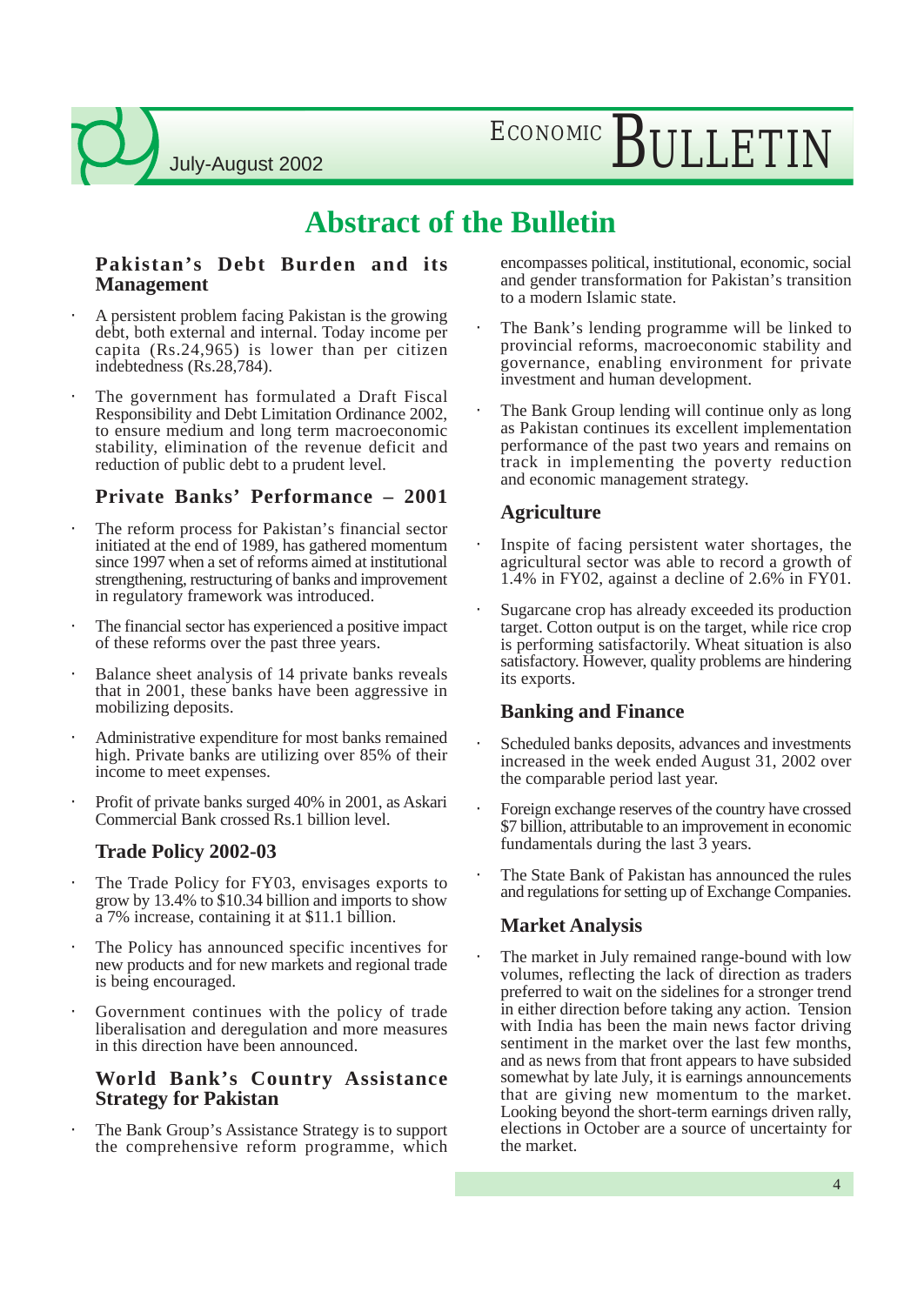ECONOMIC BULLETIN

### **Pakistan's Debt Burden and its Management**

There is hardly any doubt that the numerous problems that Pakistan is today faced with, is largely because it is a severely indebted country belonging to the same category as some of the countries of Latin America and Africa. As both public and external debt have accumulated over the years to an unsustainable level, there was a need to devise a strategy to deal with this malaise. The Draft Fiscal Responsibility and Debt Limitation Ordinance 2002 recently placed for public opinion is a step in this direction.

Today, Pakistan's total debt has crossed Rs.4 trillion, constituting 115% of GDP. At the end

of the 1970s the ratio was 66%. The State Bank of Pakistan in its Annual Report 2000-2001 attributes the accumulation of public debt to "structural weaknesses in the domestic economy and the external account. Excessive government expenditures, stagnant tax revenues, high returns on government securities and inappropriate sequencing of financial reforms, led to a bludgeoning domestic debt profile. On the external front, large current account deficits, stagnant export revenues and declining worker remittances, effectively forced Pakistan into an unsustainable situation."

Massive increase in public debt has resulted in large debt servicing of Rs.325 billion. This has increased at an average rate of 23.5% per annum in the 1980s, and almost 17% per annum during the 1990s. Consequently, every year the government spends three fourth of its revenue on financing one single item, i.e. debt servicing, leaving only 25% of revenue to be spent on social sector, physical infrastructure, civil administration and other activities.

To finance such expenditures, the government undertakes more borrowings and the country finds itself in a severe debt trap.

Historically speaking much of the increase in total debt occurred during the decade of the 1980s (especially in the second half). A Social Policy and Development Centre paper *"Macroeconomic Framework for Debt Management"* by Dr. Hafiz A. Pasha explains the reasons for the rapid accumulation of debt during the decade of the 1980s.

- Major reason for the rapid increase in the 1980s was the relatively large size of the primary budget deficit\* at over 3% of GDP annually, as compared to the average of 0.5% of the GDP during the 1990s.
- Real interest rate on domestic debt was higher during the 1980s.
- Extent of real exchange rate depreciation appears to have been significantly higher in the 1980s, thereby contributing to larger capital losses on external debt.

| Years         | External | Domestic | Total |
|---------------|----------|----------|-------|
|               | Debt     | Debt     | Debt  |
| 1979-80       | 41.0     | 25.5     | 66.5  |
| 1984-85       | 39.1     | 31.8     | 70.9  |
| 1989-90       | 48.7     | 43.7     | 92.4  |
| 1990-91       | 44.1     | 43.0     | 87.1  |
| 1991-92       | 46.2     | 42.9     | 89.1  |
| 1992-93       | 47.9     | 44.8     | 92.7  |
| 1993-94       | 53.1     | 44.2     | 97.3  |
| 1994-95       | 47.3     | 42.0     | 89.3  |
| 1995-96       | 44.1     | 42.2     | 86.3  |
| 1996-97       | 47.2     | 42.2     | 89.4  |
| 1997-98**     | 55.4     | 43.9     | 99.8  |
| 1998-99**     | 57.7     | 46.8     | 106.7 |
| 1999-00**     | 56.2     | 49.0     | 107.3 |
| $2000 - 01**$ | 64.0     | 49.2     | 115.3 |

Pakistan - Debt to GDP Ratio

 $(% of GDP)$ 

*Source: Macroeconomic Framework for Debt Management Social Policy & Development Centre \*\*Annual Report 2000-01, State Bank of Pakistan*

Dr. Ishrat Husain, Governor State Bank of Pakistan in his paper *"Strategy for External Debt Management 1999-2004"*, has stated certain specific reasons as why debt is a serious problem for Pakistan's economic management.

These are stated as follows: -

- First, it crowds out public finances by pre-empting 56% of budgetary revenues necessitating serious cutbacks on essential public expenditures for promoting growth and poverty reduction.
- Second, it forces the economic managers to keep on borrowing for meeting even the non-development and recurrent expenditures to operate the state.
- Third, the annual external debt service payments falling due every year amount to \$6-7 billion which consumes more than two thirds of the export earnings.
- Fourth, the stock of public debt as a percentage of revenues is over 600% which is clearly unsustainable.

5

Debt a major economic issue

1980s witnesses debt accumulation

<sup>\*</sup> Primary budget deficit/surplus = revenue – non-interest expenditure.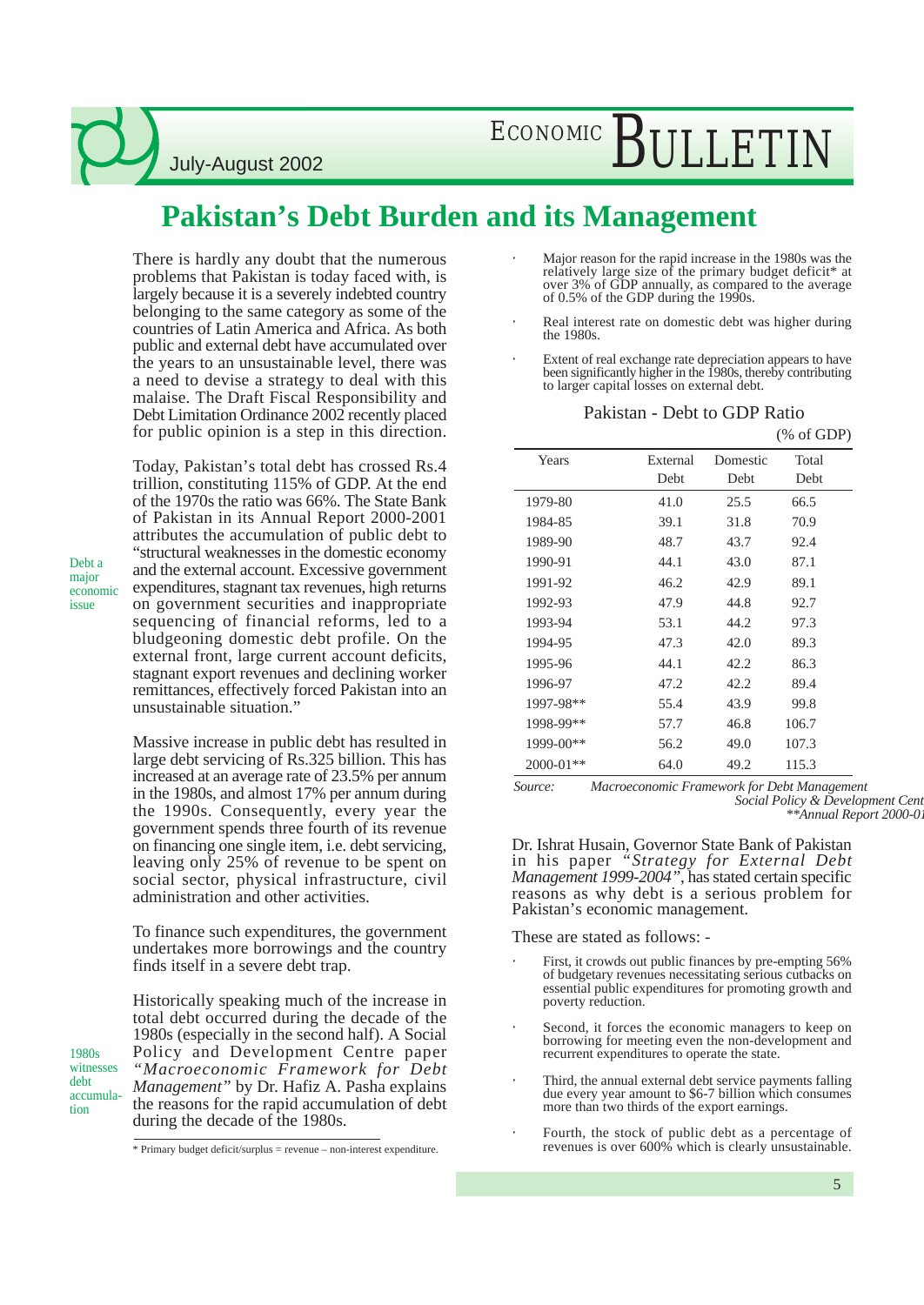It had become imperative that those at the helm of economic management find sustainable and permanent solution to manage the debt.

In March 2001, A Debt Burden Reduction and Management Strategy was announced, where the following points formed the basis of the Debt Reduction Plan: -

- Debt reduction plan
- Revival of economic growth. Economic growth to rise to 5.5% per annum by 2003-04 and to over 6% in the second half of the decade.
	- Improving debt paying capacity through growth in exports, remittances and government revenues.
	- Bring down the real cost of government borrowing, especially domestic borrowing.
	- Accelerate the process of privatisation.
	- Reduce the fiscal and current account balance of payments deficit. Fiscal deficit to be reduced to 30% in 2003-04.
- ECONOMIC RIJLETIN
	- Improve the effectiveness of government expenditures, especially the use of borrowed resources.
	- Pursue strong macroeconomic adjustment policies, which would lay the basis for elimination of the need for IMF assistance in about three years and obviate the need to obtain additional debt rescheduling after mid 2004.
	- Put in place a debt management and monitoring system to effectively review and monitor progress of debt.

More recently the government announced the Draft Fiscal Responsibility and Debt Limitation Draft fiscal Ordinance  $2002$ , with the idea to improve debt ratio and effectively stabilise the economy. Such a law was perhaps long needed to keep a check on government finances and see that it observes fiscal discipline to achieve the desired objectives. Highlights of the Draft Ordinance are given in the accompanying box. responsibility and debt **limitation** ordinance 2002

#### *Box* **Draft Fiscal Responsibility and Debt Limitation Ordinance 2002** *1*

- The Fiscal Responsibility and Debt Limitation Ordinance, -2002 extends to the whole of Pakistan.
- The Federal Government shall pursue its policy objectives in accordance with the principles of sound fiscal and debt management.
- Federal government to take appropriate measures to eliminate the revenue deficit, reduce total public debt and maintain it within prudent limits.
- The principles of sound fiscal and debt management to be pursued are:
	- reduce revenue deficit to nil not later than June 30, 2007 and thereafter maintaining a revenue surplus.
	- reducing total public debt by end June 2012 to 60% of estimated GDP for the year and thereafter maintaining it at the level.
	- ensuring that in every financial year public debt is reduced by not less than 2.5% of GDP, and social and poverty related expenditures are not reduced below 4% of GDP.
	- not issuing new guarantees, including those for rupee lending, bonds rates of return, output purchase agreements and all other claims and commitments that maybe prescribed from time to time, for any amount exceeding 2% of estimated GDP in any financial year.
- The Federal Government may depart from the principles of sound fiscal and debt management on the grounds of unforeseen demands on finances of the government due to national security or natural calamity as determined by the National Assembly.
- The Federal Government will have to lay each year before the National Assembly statements of economic, fiscal and financial policy.

If the Federal Government fails in meeting the prescribed targets, measures will be taken by the Government including the suspension of salaries of the Cabinet members to return to the debt reduction path latest by the end of the next two years.

- The government will take suitable measures to ensure greater transparency in its fiscal operations.
- Within two months of the promulgation of the Ordinance, the Federal Government would constitute an office to be known as Debt Policy Coordination Office. It
	- shall work under the direct supervision of Minister;
	- shall submit all the reports prepared by it to the Cabinet;
- shall comprise 3 directors, of which 2 shall be from the private sector;
- shall appoint directors for a term of three years and no director shall hold office for more than two terms.

The Debt Policy and Coordination Office would be performing a host of functions like,

- preparing the medium term budgetary statement,
- monitoring and evaluating external and domestic borrowing strategies,
- analyzing the foreign currency exposure of Pakistan's external debt,
- providing consistent and authenticated information on public and external debt and government guarantees including total guarantees outstanding,
- serve as a Secretariat for the Fiscal Responsibility and Debt Limitation Law.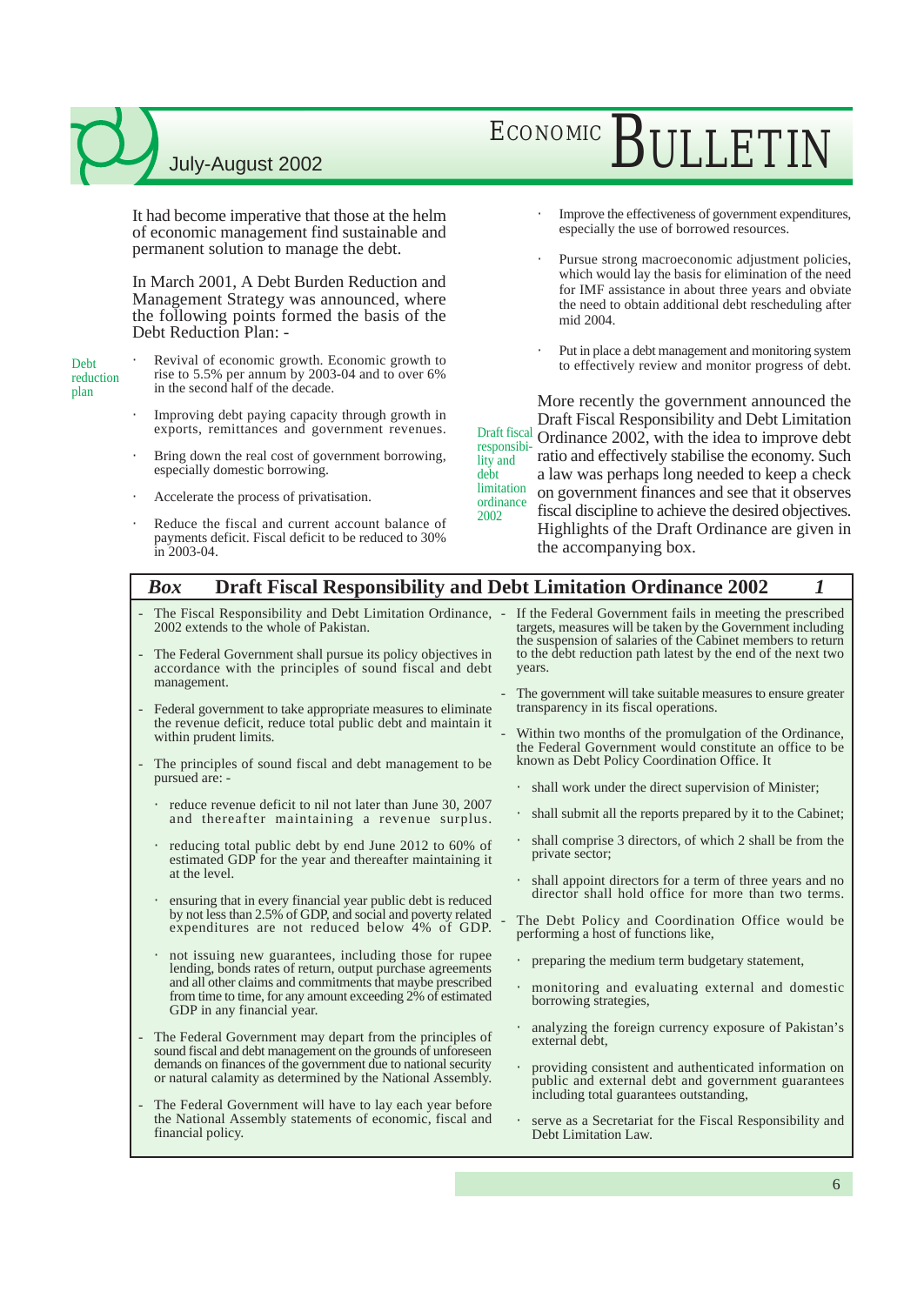Main elements of the

reduced

The whole essence of the law is to set down limits for borrowing, and issuing guarantees. As it is a Draft policy paper, there is scope for some of the targets which may seem ambitious ordinance and unrealistic to be reviewed and later Poverty rationalised after the consultative process is over.

> The most important element in this Draft Ordinance is that by 2007, the government would not be borrowing for current consumption purposes, as revenue deficits are targeted to be nil by that year. The Ordinance proposes to limit the government to make borrowings only for the purpose of development expenditures and meet all its current expenditures from revenue receipts.

> While revenue receipts as a proportion to GDP has dropped to around 16%, the ratio of current expenditure to GDP is higher, resulting in revenue deficits which today constitute over 2% of GDP against 1.3% in 1984-85. As a result governments have had to borrow to finance the deficit. Government borrowings has limited the access of private sector to the credit market, resulting in decline in investment and slower growth of the economy.

> Past experience has shown that governments have, whenever the need arose, reduced revenue deficit, either through enhancement in prices and/or surcharges on utilities or by reducing the profit on National Saving Schemes.

> The importance of revenue surplus as a source of financing development expenditure has been greatly emphasized, as it forms one of the core elements of the proposed Ordinance.

The second element of the Draft Ordinance is to bring down public debt to GDP ratio to 60%, ten years from now. To achieve this target, public debt is to be reduced by not less than 2.5% of estimated GDP for that year. Targets laid down in the Draft Ordinance can only be achieved through prudent economic policies and through accelerated pace of economic activities. Debt/GDP ratio to be

## ECONOMIC BULLETIN

While greater discipline is to be ensured in government borrowing, poverty related expenditure will not be reduced below 4% of GDP. At the recent Independent Communications Network Seminar, there were suggestions that perhaps the government should have fixed some specific targets; for instance fall below by a specified year poverty must be reduced by 4% of GDP so much, or by such and such year, specific expenditure not to

related

No new

number of jobs would be created, or by a said year, literacy would be raised by this much percentage. Likewise other targets for housing, health and other sectors. In other words fixing of specific targets would have been more meaningful.

The Ordinance also aims at not issuing new guarantees, including those for rupee lending, bonds, rates of return, output purchase agreements and all other claims and commitments that may be prescribed from time to time, over 2% of the estimated GDP, provided that the renewal of existing guarantees shall be considered as issuing a new guarantee. guarantees

> These conditions can be relaxed under unforeseen circumstances, due to national security or natural calamity, as determined by the National Assembly, but temporarily, giving reasons and the time frame for return to previous position.

> The federal government has to place before the National Assembly, the following statements:-

- i) The Medium Term Budgetary Statement,
- ii) The Annual Fiscal Policy Statement,
- iii) The Annual Debt Policy Statement,<br>iv) The Mid Year Economic Report and
- The Mid Year Economic Report and
- v) The Annual State of the Economy Report

The various reports would be released as part of government's move towards greater transparency.

A beginning towards reducing the country's debt burden has been made by issuing of the Draft Fiscal Ordinance. It is to be seen how the incoming government manages its fiscal responsibility.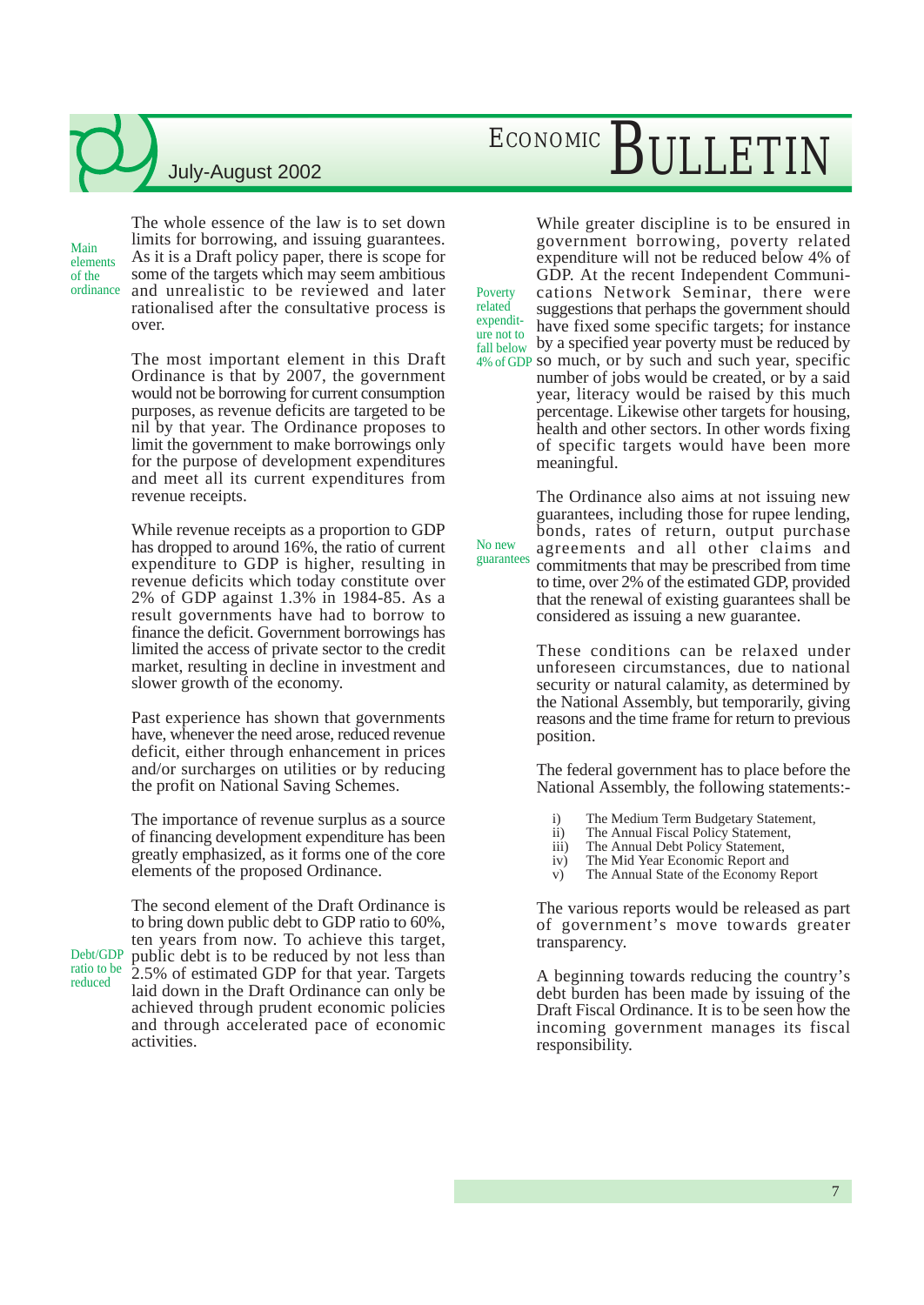July-August 2002

### **Performance of Private Banks - 2001**

Reform process continues

Deposit growth impressive Pakistan's financial sector has been undergoing restructuring/reforms since the end of 1989. It gained momentum after the introduction of institutional strengthening measures, restructuring of banks/DFIs and improvement in regulatory frame work in 1997. The process continues todate.

The objective is to have stronger banks with improved capital adequacy, efficiency and profitability. While a complete turnaround in performance is not expected till the completion of reform process, the banking sector, however, has experienced a positive impact of these reforms over the past three years.

Good financial control is essential for any business. Identifying the key figures helps businesses to exercise better control, as well as making it easier to compare performance with the others in the field. This paper attempts to review the performance of 14 private banks operating in Pakistan during 2001, based on their annual accounts.

In 2001, private banks have been aggressive in mobilising deposits, that surged 24.7% over 2000, contributing 17.6% to total banks' deposits. Banks with smaller deposit base recorded substantial growth. Significant portion (49%) of private banks' total deposits is held by Askari Commercial, Al-Habib, Al-Falah and Union Bank. Bank Al-Falah recorded the highest deposit growth (47.5%). Platinum Bank and Saudi Pak Commercial recorded decline in deposits. Askari Commercial Bank continues to be the bank with the highest deposit base.



Advances showed a single digit growth of 7.3% in 2001, in sharp contrast to 34.2% growth recorded a year earlier, because of slower growth in advances extended by Prime Commercial Bank and Union Bank. PICIC Commercial with smaller advances portfolio posted the highest growth. Platinum Commercial registered a record decline of 66.2%. Askari Commercial, Al-Habib, Al-Falah and Union Bank accounted for nearly 50% of private banks total advances. growth in

> Slower growth in advances was, however, compensated by a sharp rise in investments, which grew 71.5% in 2001 against a decline of 24.8% in 2000. All the private banks, with the exception of Bolan Bank, Union Bank and Saudi-Pak, posted sharp growth. Askari Commercial Bank continued to enjoy the highest investment portfolio.

> Assets increased by 17.7%, lower over preceding year's growth of 25.6%, mainly on account of slower growth in advances. Almost 50% of assets were shared by five banks; Askari, Al-Habib, Al-Falah, Union and Faysal Bank. Askari continues to be the bank with single largest share (16.4%). Growth in assets was the highest for PICIC Commercial (40.7%). Platinum Commercial and Saudi-Pak suffered decline.

> Shareholders' equity rose 22.4%, which is in sharp comparison with single digit growth recorded a year earlier. Bank of Khyber recorded the highest rise amongst private banks after preceding year's fall, but Askari Bank's equity remains the highest. 33% of private banks equity is held by Askari, Al-Habib, Al-Falah and Union Bank. Platinum Bank and Saudi-Pak Commercial suffered fall in their shareholders' equity.

Total income recorded a double-digit growth of 19.5% in 2001, against a rise of 6.1% in the preceding year. Ten banks contributed towards the accelerated growth. While Bank Al-Falah recorded the highest increase (48.9%), Askari Bank continues to enjoy the highest income. Nearly 74% of private banks' total income was shared by five banks (Askari, Al-Habib, Al-Falah, Union and Faysal Bank).

Assets growth

slows

**Equity** rises

Sharp rise in income

Investments rise sharply

Slow

advances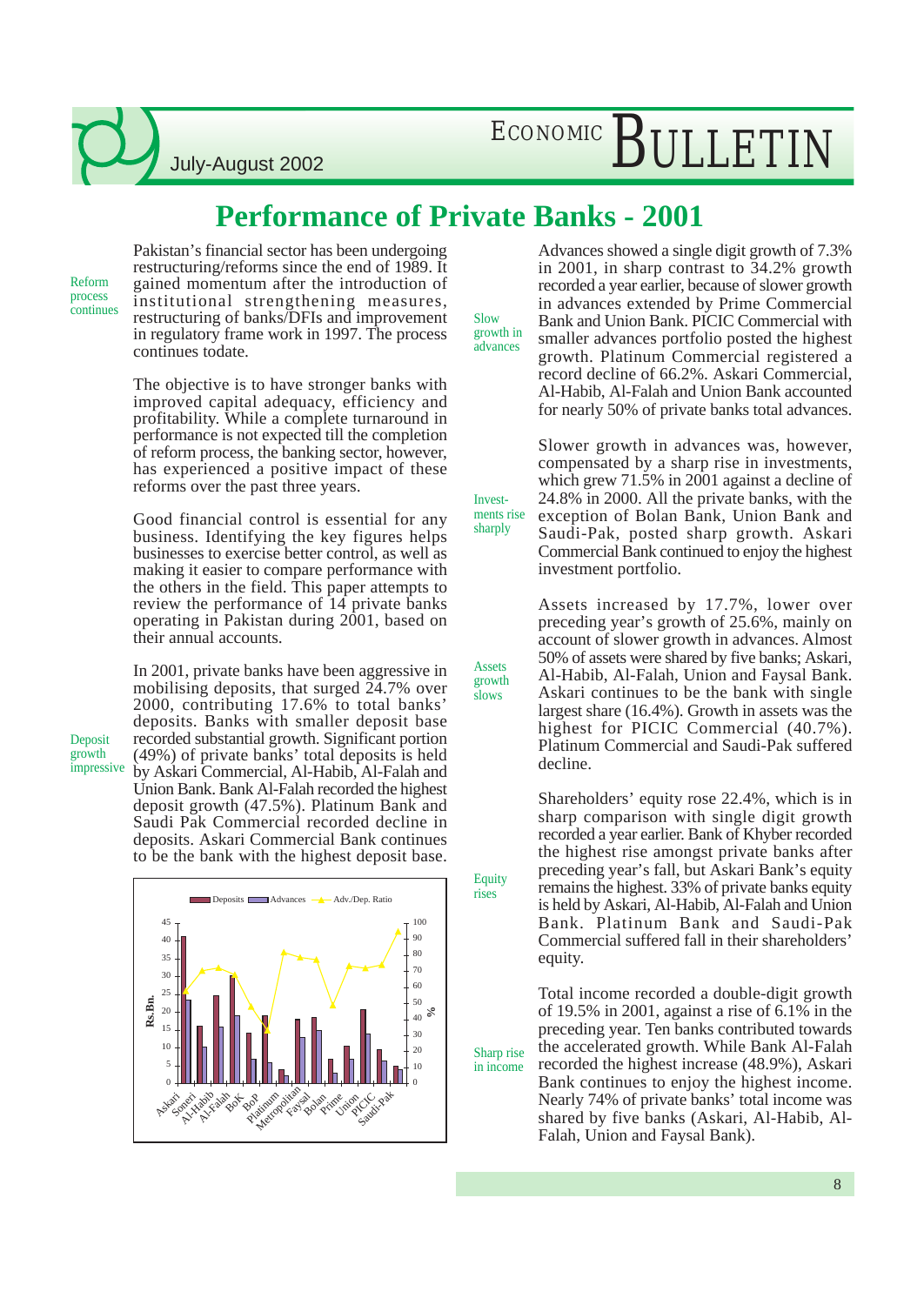July-August 2002

### **Key Performance Indicators - Private Banks**

(Rs. Million)

|                                        | <b>Assets</b>     |                        |                         | <b>Equity</b>        |                                | <b>Deposits</b>       |                 | <b>Advances</b>              |                  | <b>Investment</b>   |  |
|----------------------------------------|-------------------|------------------------|-------------------------|----------------------|--------------------------------|-----------------------|-----------------|------------------------------|------------------|---------------------|--|
| <b>Banks</b>                           | 2000              | 2001                   | 2000                    | 2001                 | 2000                           | 2001                  | 2000            | 2001                         | 2000             | 2001                |  |
| Askari Commercial Bank                 | 38454.3           | 50980.4                | 2214.0                  | 2557.0               | 30359.8                        | 41200.2               | 17892.6         | 23291.4                      | 8651.4           | 11705.9             |  |
| Soneri Bank                            | 20117.2           | 20540.7                | 1272.6                  | 1543.0               | 14029.6                        | 16053.9               | 10931.0         | 10198.9                      | 3165.6           | 4942.3              |  |
| Bank Al-Habib Ltd.                     | 24225.8           | 28976.8                | 1322.1                  | 1532.1               | 17822.6                        | 24696.8               | 14722.0         | 15901.9                      | 1289.4           | 5663.9              |  |
| Bank Al-Falah Ltd.                     | 28854.6           | 40098.0                | 900.6                   | 1361.2               | 20481.6                        | 30207.3               | 15242.3         | 19131.5                      | 4874.7           | 11396.6             |  |
| Bank of Khyber                         | 15356.0           | 17228.8                | 635.5                   | 1116.6               | 12332.3                        | 14122.9               | 5746.2          | 6925.7                       | 2894.8           | 5712.9              |  |
| <b>Bank</b> of Punjab                  | 21275.2           | 24802.7                | 2179.6                  | 2254.9               | 17028.4                        | 19034.7               | 6143.7          | 5771.5                       | 3816.0           | 5969.9              |  |
| Platinum Commercial                    | 9725.2            | 5406.2                 | 774.4                   | 706.9                | 6416.4                         | 3990.6                | 6355.0          | 2147.0                       | 760.8            | 1111.4              |  |
| Metropolitan Bank                      | 20769.7           | 27144.9                | 1452.7                  | 1785.3               | 13136.0                        | 17902.4               | 11367.1         | 12987.7                      | 2614.3           | 8264.6              |  |
| Faysal Bank Ltd                        | 24883.6           | 26029.2                | 2399.6                  | 2524.1               | 17524.4                        | 18432.6               | 12965.9         | 14772                        | 2393.1           | 2479.7              |  |
| <b>Bolan Bank Ltd</b>                  | 8296.2            | 8443.5                 | 592.2                   | 856.5                | 5243.2                         | 6684.7                | 2813.4          | 3001.9                       | 891.9            | 630.0               |  |
| Prime Commercial Bank                  | 10908.2           | 14525.7                | 1127.9                  | 1286.8               | 8264.1                         | 10366.7               | 6794.0          | 6853.0                       | 1983.9           | 4138.4              |  |
| <b>Union Bank</b>                      | 27089.9           | 30128.1                | 1077.6                  | 1265.6               | 17171.3                        | 20721.0               | 13345.9         | 13869.4                      | 3804.6           | 2720.2              |  |
| PICIC Comm.Bank Ltd.*                  | 9569.0            | 13464.3                | 692.4                   | 804.0                | 5370.6                         | 9618.6                | 4745.8          | 6329.6                       | 1353.7           | 2911.4              |  |
| Saudi Pak Commercial**                 | 9949.3            | 9512.9                 | $-216.8$                | 517.7                | 5579.1                         | 4815.5                | 6047.7          | 3784.5                       | 1572.6           | 1094.8              |  |
| <b>Total</b>                           | 269474.2 317282.2 |                        | 16424.4                 | 20111.7              | 190759.4                       | 237847.9              | 135112.6        | 144966.0                     | 40066.8          | 68742.0             |  |
|                                        |                   | <b>Interest Income</b> | <b>Interest Expense</b> |                      |                                | <b>Net Income</b>     |                 | <b>Non-Fund Based Income</b> |                  | <b>Total Income</b> |  |
| <b>Banks</b>                           |                   | 2001                   |                         |                      |                                |                       |                 |                              |                  |                     |  |
|                                        | 2000              |                        | 2000                    | 2001                 | 2000                           | 2001                  | 2000            | 2001                         | 2000             | 2001                |  |
| Askari Commercial Bank                 | 3212.8            | 4250.9                 | 2273.7                  | 2902.5               | 939.1                          | 1348.4                | 627.4           | 796.3                        | 3840.2           | 5047.2              |  |
| Soneri Bank                            | 1815.7            | 1893.2                 | 1391.0                  | 1454.9               | 424.7                          | 438.3                 | 365.9           | 536.0                        | 2181.6           | 2429.2              |  |
| Bank Al-Habib Ltd.                     | 1966.4            | 2591.0                 | 1484.8                  | 1806.7               | 481.6                          | 784.3                 | 353.8           | 357.8                        | 2320.2           | 2948.8              |  |
| Bank Al-Falah Ltd.                     | 2261.8            | 3387.4                 | 1724.0                  | 2515.0               | 537.8                          | 872.4                 | 269.5           | 382.4                        | 2531.3           | 3769.8              |  |
| Bank of Khyber                         | 1732.1            | 1728.6                 | 1498.4                  | 1401.1               | 233.7                          | 327.5                 | 129.3           | 149.3                        | 1861.4           | 1877.9              |  |
| <b>Bank</b> of Punjab                  | 1934.8            | 2173.0                 | 1083.3                  | 1113.1               | 851.5                          | 1059.9                | 290.6           | 239.5                        | 2225.4           | 2412.5              |  |
| <b>Platinum Commercial</b>             | 700.2             | 653.9                  | 562.1                   | 524.9                | 138.1                          | 129.0                 | 163.9           | 93.6                         | 864.1            | 747.5               |  |
| Metropolitan Bank                      | 1667.7            | 2187.5                 | 1131.3                  | 1487.5               | 536.4                          | 700.0                 | 382.0           | 438.0                        | 2049.7           | 2625.5              |  |
| Faysal Bank Ltd                        | 2350.0            | 2475.6                 | 1950.3                  | 1996.3               | 399.7                          | 479.3                 | 538.6           | 646.3                        | 2888.6           | 3121.9              |  |
| <b>Bolan Bank Ltd</b>                  | 472.1             | 697.9                  | 293.4                   | 409.4                | 178.7                          | 288.5                 | 156.4           | 65.9                         | 628.5            | 763.8               |  |
| Prime Commercial Bank                  | 1060.9            | 1155.7                 | 683.3                   | 697.3                | 377.6                          | 458.4                 | 192.4           | 233.4                        | 1253.3           | 1389.1              |  |
| <b>Union Bank</b>                      | 1751.1            | 2450.2                 | 1435.6                  | 1852.6               | 315.5                          | 597.6                 | 499.8           | 666.5                        | 2250.9           | 3116.7              |  |
| PICIC Comm.Bank Ltd.*                  | 1018.0            | 1046.5                 | 690.0                   | 753.7                | 328.0                          | 292.8                 | 161.7           | 242.3                        | 1179.7           | 1288.8              |  |
| Saudi Pak Commercial**<br><b>Total</b> | 703.1<br>22646.7  | 588.1<br>27279.5       | 722.4<br>16923.6        | 540.0<br>19455.0     | $-19.3$<br>$\overline{5742.4}$ | 48.1<br>7776.4        | 147.0<br>4278.3 | 47.8<br>4895.1               | 850.1<br>26925.0 | 635.9<br>32174.6    |  |
|                                        |                   |                        |                         |                      |                                |                       |                 |                              |                  |                     |  |
|                                        |                   | <b>Revenue</b>         |                         | <b>Admn</b> Expenses |                                | <b>Total Expenses</b> |                 |                              | Profit/Loss (BT) |                     |  |
| <b>Banks</b>                           | 2000              | 2001                   | 2000                    |                      | 2001                           | 2000                  | 2001            | 2000                         | 2001             |                     |  |
| Askari Commercial Bank                 | 1566.5            | 2144.7                 |                         | 679.4                | 852.9                          | 3088.6                | 4038.7          | 751.6                        | 1008.5           |                     |  |
| Soneri Bank                            | 790.6             | 974.3                  |                         | 348.7                | 361.9                          | 1787.7                | 1878.0          | 393.9                        | 551.2            |                     |  |
| Bank Al-Habib Ltd.                     | 835.4             | 1142.1                 |                         | 402.5                | 538.8                          | 1917.0                | 2397.8          | 403.2                        | 551.0            |                     |  |
| Bank Al-Falah Ltd.                     | 807.3             | 1254.8                 |                         | 503.0                | 743.6                          | 2131.0                | 3245.6          | 400.3                        | 524.2            |                     |  |
| Bank of Khyber                         | 363.0             | 476.8                  |                         | 208.2                | 234.2                          | 2017.3                | 1715.2          | $-155.9$                     | 162.7            |                     |  |
| Bank of Punjab                         | 1142.1            | 1299.4                 |                         | 678.7                | 837.0                          | 1905.8                | 1991.2          | 319.6                        | 421.3            |                     |  |
| <b>Platinum Commercial</b>             | 302.0             | 222.6                  |                         | 166.5                | 184.1                          | 718.5                 | 834.7           | 145.6                        | $-87.2$          |                     |  |
| Metropolitan Bank                      | 918.4             | 1138.0                 |                         | 318.3                | 368.9                          | 1481.9                | 1882.8          | 567.8                        | 742.7            |                     |  |
| Faysal Bank Ltd                        | 938.3             | 1125.6                 |                         | 355.2                | 395.6                          | 2445.2                | 2421.8          | 443.4                        | 700.1            |                     |  |
| Bolan Bank Ltd                         | 335.1             | 354.4                  |                         | 322.0                | 308.9                          | 615.7                 | 753.8           | 12.8                         | $10.0\,$         |                     |  |
| Prime Commercial Bank                  | 570.0             | 691.8                  |                         | 326.2                | 361.3                          | 1094.7                | 1148.0          | 158.6                        | 241.1            |                     |  |
| <b>Union Bank</b>                      | 815.3             | 1264.1                 |                         | 716.6                | 1040.0                         | 2240.0                | 3107.8          | 10.9                         | 8.9              |                     |  |
| PICIC Comm.Bank Ltd.*                  | 489.7             | 535.1                  |                         | 263.5                | 234.4                          | 1063.0                | 993.0           | 116.7                        | 295.8            |                     |  |
| Saudi Pak Commercial**                 | 127.7             | 95.9                   |                         | 192.5                | 194.6                          | 1717.3                | 1418.3          | $-867.2$                     | $-782.4$         |                     |  |
| <b>Total</b>                           | 10001.4           | 12719.6                |                         | 5481.3               | 6656.2                         | 24223.7               | 27826.7         | 3724.4                       | 5217.5           |                     |  |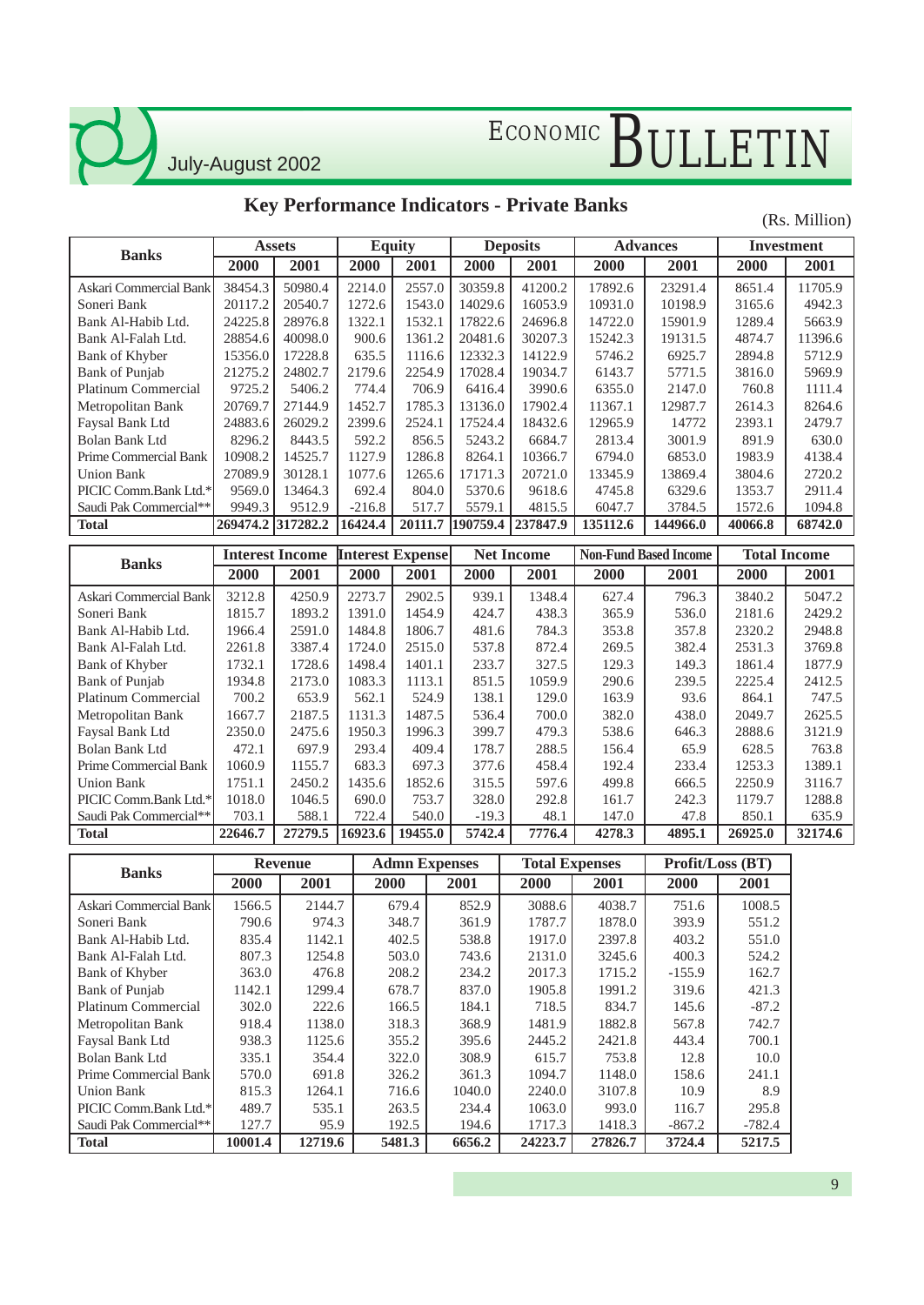$\mathcal{L}$ 

# ECONOMIC BULLETIN

### **Growth Rates - Private Banks**

in %

| <b>Banks</b>               | <b>Equity</b><br><b>Assets</b> |                        |           | <b>Deposits</b>         |          | <b>Advances</b>   |         | <b>Investment</b>            |          |                     |
|----------------------------|--------------------------------|------------------------|-----------|-------------------------|----------|-------------------|---------|------------------------------|----------|---------------------|
|                            | 2000                           | 2001                   | 2000      | 2001                    | 2000     | 2001              | 2000    | 2001                         | 2000     | 2001                |
| Askari Commercial Bank     | 23.94                          | 32.57                  | 8.19      | 15.49                   | 24.64    | 35.71             | 37.04   | 30.17                        | $-0.32$  | 35.31               |
| Soneri Bank                | 13.46                          | 2.11                   | 15.39     | 21.25                   | 14.41    | 14.43             | 40.20   | $-6.70$                      | $-55.51$ | 56.13               |
| Bank Al-Habib Ltd.         | 21.92                          | 19.61                  | 13.10     | 15.88                   | 26.28    | 38.57             | 34.75   | 8.01                         | $-71.98$ | 339.27              |
| Bank Al-Falah Ltd.         | 37.27                          | 38.97                  | 0.59      | 51.14                   | 29.46    | 47.49             | 47.59   | 25.52                        | $-2.37$  | 133.79              |
| Bank of Khyber             | 16.33                          | 12.20                  | $-10.35$  | 75.70                   | 19.65    | 14.52             | $-0.24$ | 20.53                        | $-40.42$ | 97.35               |
| Bank of Punjab             | 16.83                          | 16.58                  | 19.55     | 3.45                    | 13.38    | 11.78             | $-0.11$ | $-6.06$                      | $-23.54$ | 56.44               |
| <b>Platinum Commercial</b> | 27.94                          | $-44.41$               | 7.71      | $-8.72$                 | 33.08    | $-37.81$          | 46.29   | $-66.22$                     | $-8.02$  | 46.08               |
| Metropolitan Bank          | 15.97                          | 30.69                  | 18.39     | 22.90                   | 8.60     | 36.29             | 28.21   | 14.26                        | $-47.76$ | 216.13              |
| Faysal Bank Ltd            | 27.33                          | 4.60                   | 26.98     | 5.19                    | 21.73    | 5.18              | 47.73   | 13.93                        | $-27.91$ | 3.62                |
| <b>Bolan Bank Ltd</b>      | 40.69                          | 1.78                   | 0.27      | 44.63                   | 8.04     | 27.49             | 51.00   | 6.70                         | 45.50    | $-29.36$            |
| Prime Commercial Bank      | 3.14                           | 33.16                  | 15.00     | 14.09                   | 6.56     | 25.44             | 36.48   | 0.87                         | $-25.00$ | 108.60              |
| <b>Union Bank</b>          | 89.31                          | 11.22                  | 5.19      | 17.45                   | 75.16    | 20.67             | 77.47   | 3.92                         | 16.94    | $-28.50$            |
| PICIC Comm.Bank Ltd.*      | 1.68                           | 40.71                  | 9.01      | 16.12                   | $-15.16$ | 79.10             | $-3.79$ | 33.37                        | 16.77    | 115.07              |
| Saudi Pak Commercial**     | 21.07                          | $-4.39$                | $-134.95$ | 338.79                  | 19.48    | $-13.69$          | 13.12   | $-37.42$                     | 30.50    | $-30.38$            |
| <b>Total</b>               | 25.62                          | 17.74                  | 6.43      | 22.45                   | 21.81    | 24.68             | 34.25   | 7.29                         | $-24.78$ | 71.57               |
|                            |                                | <b>Interest Income</b> |           | <b>Interest Expense</b> |          | <b>Net Income</b> |         | <b>Non-Fund Based Income</b> |          | <b>Total Income</b> |
| <b>Banks</b>               | 2000                           | 2001                   | 2000      | 2001                    | 2000     | 2001              | 2000    | 2001                         | 2000     | 2001                |

| Banks                      | 2000           | 2001     | 2000     | 2001     | 2000      | 2001     | 2000     | 2001     | 2000     | 2001     |
|----------------------------|----------------|----------|----------|----------|-----------|----------|----------|----------|----------|----------|
| Askari Commercial Bank     | $-4.10$        | 32.31    | $-8.53$  | 27.66    | 8.65      | 43.58    | 16.47    | 26.92    | $-1.25$  | 31.43    |
| Soneri Bank                | 10.16          | 4.27     | 8.50     | 4.59     | 15.94     | 3.20     | 9.65     | 46.49    | 10.07    | 11.35    |
| Bank Al-Habib Ltd.         | 4.67           | 31.76    | 2.88     | 21.68    | 10.61     | 62.85    | 37.24    | 1.13     | 8.60     | 27.09    |
| Bank Al-Falah Ltd.         | 18.68          | 49.77    | 16.94    | 45.88    | 24.63     | 62.22    | 42.14    | 41.89    | 20.80    | 48.93    |
| Bank of Khyber             | 39.44          | $-0.20$  | 13.42    | $-6.49$  | $-396.20$ | 40.14    | $-69.50$ | 15.47    | 11.72    | 0.89     |
| Bank of Punjab             | $-14.42$       | 12.31    | $-27.93$ | 2.75     | 12.39     | 24.47    | 68.37    | $-17.58$ | $-8.55$  | 8.41     |
| <b>Platinum Commercial</b> | 1.82           | $-6.61$  | 3.59     | $-6.62$  | $-4.82$   | $-6.59$  | 3.67     | $-42.89$ | 2.16     | $-13.49$ |
| Metropolitan Bank          | 8.19           | 31.17    | 6.14     | 31.49    | 12.78     | 30.50    | 3.16     | 14.66    | 7.21     | 28.09    |
| Faysal Bank Ltd            | 26.77          | 5.34     | $-7.92$  | 2.36     | $-251.23$ | 19.91    | $-13.31$ | 20.00    | 16.71    | 8.08     |
| Bolan Bank Ltd             | $0.90^{\circ}$ | 47.83    | 15.06    | 39.54    | $-16.06$  | 61.44    | 88.66    | $-57.86$ | 14.11    | 21.53    |
| Prime Commercial Bank      | $-3.53$        | 8.94     | $-16.26$ | 2.05     | 33.10     | 21.40    | 18.69    | 21.31    | $-0.67$  | 10.84    |
| Union Bank                 | 28.91          | 39.92    | 29.90    | 29.05    | 24.61     | 89.41    | 33.60    | 33.35    | 29.92    | 38.46    |
| PICIC Comm.Bank Ltd.*      | 14.58          | 2.80     | $-14.21$ | 9.23     | 289.55    | $-10.73$ | $-60.12$ | 49.85    | $-8.83$  | 9.25     |
| Saudi Pak Commercial**     | $-26.23$       | $-16.36$ | $-5.41$  | $-25.25$ | $-110.19$ | 349.22   | 5.15     | $-67.48$ | $-22.22$ | $-25.20$ |
| <b>Total</b>               | 7.15           | 20.46    | $-0.33$  | 14.96    | 38.17     | 35.42    | 1.13     | 14.42    | 6.14     | 19.50    |

| <b>Banks</b>           |          | <b>Revenue</b> | <b>Admn Expenses</b> |          | <b>Total Expenses</b> |          | Profit/Loss (BT) |           |  |
|------------------------|----------|----------------|----------------------|----------|-----------------------|----------|------------------|-----------|--|
|                        | 2000     | 2001           | 2000                 | 2001     | 2000                  | 2001     | 2000             | 2001      |  |
| Askari Commercial Bank | 11.65    | 36.91          | 15.43                | 25.54    | $-2.76$               | 30.76    | 5.50             | 34.18     |  |
| Soneri Bank            | 12.94    | 23.24          | 22.01                | 3.79     | 11.75                 | 5.05     | 3.03             | 39.93     |  |
| Bank Al-Habib Ltd.     | 20.51    | 36.71          | 20.83                | 33.86    | 8.69                  | 25.08    | 8.18             | 36.66     |  |
| Bank Al-Falah Ltd.     | 29.98    | 55.43          | 24.94                | 47.83    | 22.40                 | 52.30    | 12.95            | 30.95     |  |
| Bank of Khyber         | 5.19     | 31.35          | 1.71                 | 12.49    | 25.77                 | $-14.98$ | $-350.24$        | 204.36    |  |
| Bank of Punjab         | 22.78    | 13.77          | $-6.00$              | 23.32    | $-17.45$              | 4.48     | 156.30           | 31.82     |  |
| Platinum Commercial    | $-0.40$  | $-26.29$       | 19.27                | 10.57    | 4.84                  | 16.17    | $-9.28$          | $-159.89$ |  |
| Metropolitan Bank      | 8.57     | 23.91          | 4.43                 | 15.90    | 6.54                  | 27.05    | 9.00             | 30.80     |  |
| Faysal Bank Ltd        | 162.83   | 19.96          | $-8.05$              | 11.37    | $-15.79$              | $-0.96$  | $-203.45$        | 57.89     |  |
| Bolan Bank Ltd         | 13.29    | 5.76           | 11.50                | $-4.07$  | 13.22                 | 22.43    | 82.86            | $-21.87$  |  |
| Prime Commercial Bank  | 27.86    | 21.37          | 5.98                 | 10.76    | $-2.59$               | 4.87     | 14.93            | 52.02     |  |
| <b>Union Bank</b>      | 29.97    | 55.05          | 92.53                | 45.13    | 35.06                 | 38.74    | $-85.27$         | $-18.35$  |  |
| PICIC Comm.Bank Ltd.*  | 0.00     | 9.27           | 1.70                 | $-11.04$ | $-0.04$               | $-6.59$  | $-49.39$         | 153.47    |  |
| Saudi Pak Commercial** | $-61.21$ | $-24.90$       | 42.38                | 1.09     | 67.92                 | $-17.41$ | $-1335.33$       | $-9.78$   |  |
| <b>Total</b>           | 19.26    | 27.18          | 15.87                | 21.43    | 7.25                  | 14.87    | 16.02            | 40.09     |  |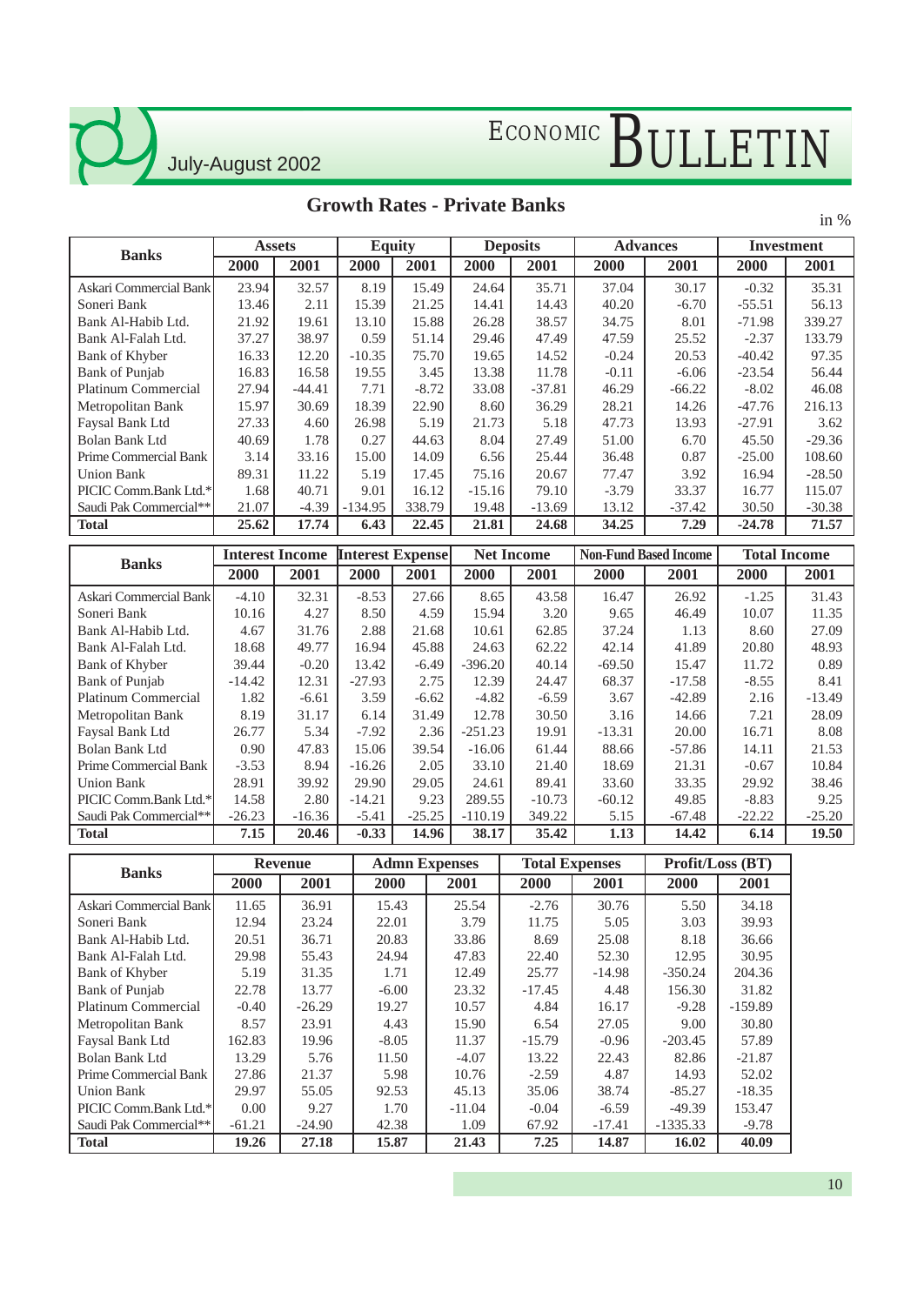Major portion of the total income was generated through interest income (nearly 85%), despite some reduction in the lending rates. More than 55% of private banks' total interest income was shared by five banks (Askari Commercial, Al-Habib, Bank Al-Falah, Union Bank and Faysal Bank).

Rising interest expense Interest expense rose nearly 15% after having declined in the preceding year. Highest increase was contributed by Bank Al-Falah (45.9%) Private banks utilised more than 71% of their interest income to finance interest expenses. Saudi Pak used nearly 92% of its interest income to meet its interest expenses, while Bank of Punjab used 51%, the lowest amongst all private banks.

Net interest income one-third of total income

After adjusting for interest expenses, net interest income of all private banks showed 35.4% growth, contributing 24% to total income. Highest growth was at Al-Habib (62.8%). Two banks crossed Rs1 billion mark, with Askari Bank registering highest net interest income followed by Bank of Punjab. Net Interest income to total income ratio was the highest for Bank of Punjab (44%) and lowest for Saudi Pak (7.6%).

Non fund based income grows

Net revenue rises

Non-fund based income of private banks grew by 14.4%, against preceding year's growth of only 1.1%. Though PICIC Commercial posted a record growth(49.8%), non-fund based income was the highest at Askari Commercial and lowest at Saudi Pak whose growth declined. Bank of Punjab, Platinum Commercial, Bolan Bank also recorded falls.

During 2001, the share of non fund based income to total income was 15%. It accounted for 38.5% of private banks' net revenue, down from 42.3% the previous year. The ratio is the highest for Faysal Bank(57.5%) and lowest for Bank of Punjab and Bolan Bank (around 18.5%).

Net revenue (Net interest income plus non-fund based income) available for meeting administrative expense rose by 27%. All banks, with the exception of Platinum Commercial and Saudi Pak, contributed to this growth. Bank Al-Falah and Union Bank recorded highest growth exceeding 55% but Askari Bank

## ECONOMIC BULLETIN

continued to earn the highest net revenue, which exceeded Rs2 billion in 2001. In 2000, only two banks had net revenue exceeding Rs1 billion but in 2001, the number of such banks increased to 7.

Banks annually incur a significant amount of expenses on their operations. These expenses rose by 14.9%, except for four banks (Khyber, Faysal, PICIC and Saudi-Pak) which suffered decline. Askari Commercial continued to incur the highest expenditure amongst the private banks. Interest expense constituted almost 70% of total expenses. This ratio was the highest at Faysal Bank (82%) and lowest at Bank of Punjab (56%). growth in

Double digit

expenses

profitability

Concerted efforts to boost income from investments, proved successful in improving profitability of private banks. Cumulative profit (BT) jumped 40% in 2001. Askari Commercial was the only bank to post a pre-tax profit exceeding Rs1 billion. Union Bank posted the smallest profit for the second consecutive year. Saudi Pak Commercial was able to reduce its previous year's loss by nearly 10%. Platinum Bank suffered a loss against previous year's profit. Improved



#### Key Ratios

High cost of funds

Ratio analysis judge the financial strength of a company. It indicates how the business is performing. Two costs ratios (Cost of funds and Intermediation cost) have great importance for banks. Banks prefer low cost funds. In 2001 the cost of funds ratio for private banks fell marginally to 8.1% from 8.6% a year earlier. Most banks were offering attractive interest rates to mobilize deposits despite 2 percentage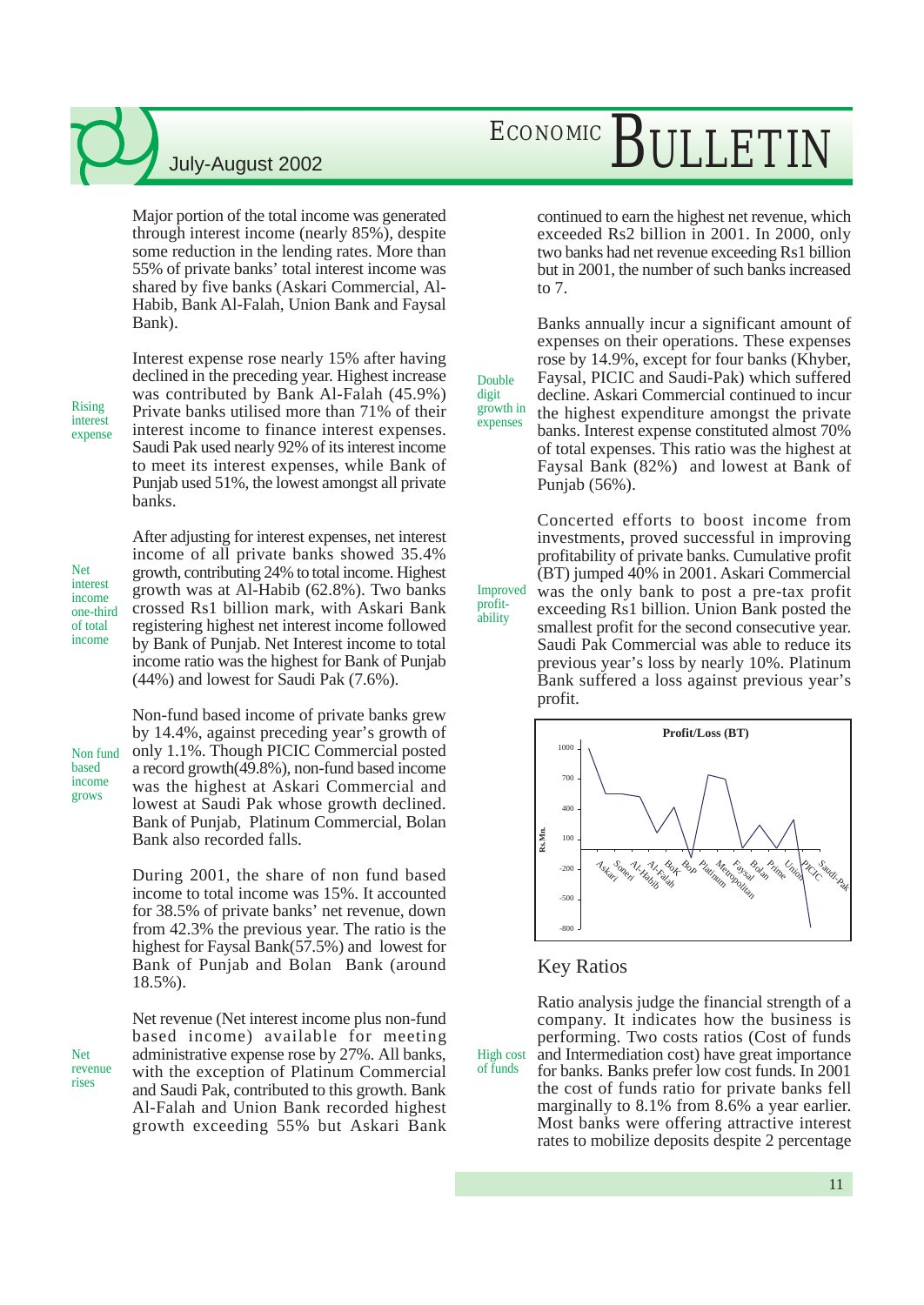fall over a year earlier. Bank of Khyber posted the highest cost (9.6%) Average cost of funds of four major banks, Askari, Al-Habib, Al-Falah and Union, was 7.4%, lower than the total private banks' average.

Intermediation cost still high

Intermediation cost of private banks recorded only a modest fall and remained over 3% in 2001. It was the highest for Prime Commercial Bank (5.5%) and lowest (1.8%) for Bank of Khyber. For the four major private banks, intermediation cost was in the range of 2.1% to 3.9%.

Advances to deposit ratio exceeds 90% of most banks

Equally important for banks is the Advances to Deposit ratio. While the ratio averaged 65.3% for all private banks, it reached more than 70% for 9 banks, with Saudi Pak Commercial recording the highest (94.6%). It was less than 60% for four banks; where Bank of Punjab recorded the lowest advances to deposit ratio (33%). If banks investment is also taken into account, the ratio exceeds 90% in eight banks.

The profitability ratios, measured by return on equity (RoE), return on assets (RoA), return on deposits (RoD) and pre-tax profit margin, are indicators of the ability of the banks to use available resources efficiently. Average RoE increased to 28.6% in 2001 from 23.4% in 2000, as profit recorded substantial growth during the year. Two banks Platinum Commercial and Saudi Pak Commercial posted a negative return on equity.

**Highest** RoE at Bank<br>Al-Falah

RoE of six banks was above average. Bank Al-Falah recorded the highest ratio (46.3%) followed by Askari Commercial, PICIC  $\overrightarrow{A}$ -Falah Commercial, Soneri and  $\overrightarrow{A}$ -Habib, Union Bank<br>highest had the lowest RoE of 0.8% due to lower profit.

> Return on Assets (RoA) indicates how successfully a bank employs its assets to generate earnings. The ratio improved only slightly to 1.8% from 1.5%. RoA of six banks was more than 2%, which was above the average of all private banks.

High RoA at Metropolitan Bank

Metropolitan Bank recorded the highest RoA (3.5%), while four banks posted below average

## ECONOMIC BULLETIN

ratio, with Union Bank recording a meager 0.03% return for the year. Platinum Commercial and Saudi Pak Commercial posted negative return.

Return on Deposits (RoD) increased to 2.7% from 2.4% with four banks registering above 3% return. Highest return was recorded by Metropolitan Bank (4.8%). Among the major private banks, RoD of Askari Commercial was slightly above the private banks average, while Al-Habib and Al-Falah had below average return and Union Bank recorded the lowest return (0.04%).

Pre-tax profit margin increased from 13.8% to 21.4%. All the banks, with the exception of Platinum Commercial and Saudi Pak Commercial, recorded positive pre tax profit margin. Metropolitan Bank registered the highest margin (28.3%). PICIC Commercial, Soneri Bank and Faysal Bank had an average pre tax profit margin of 22.7%. Pre tax profit margin of Askari, Al-Habib and Al-Falah was in the range of 13.9% to 20%, lower than Metropolitan and PICIC Commercial Bank. High pretax profit margin at

Efficiency ratios measure:

Metropolitan Bank

capital ratio at Platinum Bank

Lowest RoD at Union Bank

- how much working capital is tied up.
- how effective it is in making its money work.
- how good is the management in controlling cost and maximizing revenues.

While calculating capital ratio (Equity to Total Assets) it was observed that the ratio was less than unity for all private banks and remained unchanged at 0.06 basis point during the period under review. However, for individual banks, capital ratio was slightly higher in six banks ranging between 0.08 to 0.13 and lower in four banks. It represented a significant improvement from negative 0.02 to positive 0.05 at Saudi-Pak. Platinum Bank recorded the highest capital ratio (0.13) amongst the private banks.

Capital to Risk Assets (CRA) ratio increased from 12.2% to 13.9%. It increased in ten banks and declined in four.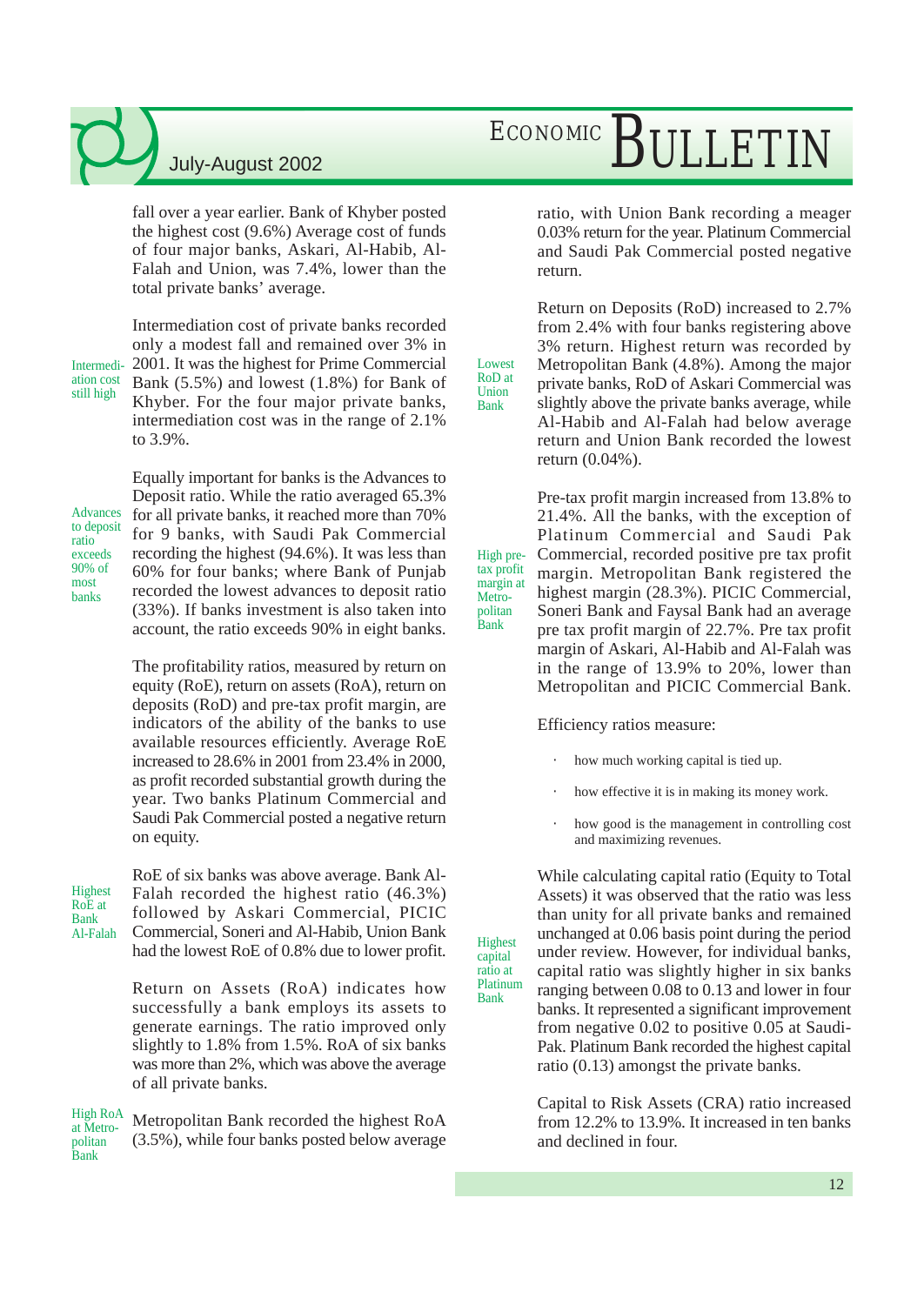July-August 2002

### **Key Ratios - Private Banks**

in%

| <b>Banks</b>           | <b>Cost of Funds</b> |      | <b>Intermediation Cost</b> |      | <b>Pre-Tax Margin</b> |           | <b>Admn Exp. to Revenue</b> |        | <b>Expense to Income</b> |        |
|------------------------|----------------------|------|----------------------------|------|-----------------------|-----------|-----------------------------|--------|--------------------------|--------|
|                        | 2000                 | 2001 | 2000                       | 2001 | 2000                  | 2001      | 2000                        | 2001   | 2000                     | 2001   |
| Askari Commercial Bank | 7.25                 | 7.08 | 2.48                       | 2.38 | 19.57                 | 19.98     | 43.37                       | 39.77  | 80.43                    | 80.02  |
| Soneri Bank            | 8.14                 | 7.99 | 2.65                       | 2.41 | 18.06                 | 22.69     | 44.11                       | 37.14  | 81.94                    | 77.31  |
| Bank Al-Habib Ltd.     | 7.35                 | 7.41 | 2.52                       | 2.53 | 17.38                 | 18.69     | 48.18                       | 47.18  | 82.62                    | 81.31  |
| Bank Al-Falah Ltd.     | 7.63                 | 7.94 | 2.77                       | 2.93 | 15.81                 | 13.91     | 62.31                       | 59.26  | 84.19                    | 86.09  |
| Bank of Khyber         | 11.66                | 9.64 | 1.84                       | 1.77 | $-8.38$               | 8.66      | 57.36                       | 49.12  | 108.38                   | 91.34  |
| <b>Bank of Punjab</b>  | 6.34                 | 5.57 | 4.24                       | 4.64 | 14.36                 | 17.46     | 59.43                       | 64.41  | 85.64                    | 82.54  |
| Platinum Commercial    | 7.30                 | 7.94 | 2.96                       | 3.54 | 16.85                 | $-11.67$  | 55.13                       | 82.70  | 83.15                    | 111.67 |
| Metropolitan Bank      | 6.61                 | 7.04 | 2.52                       | 2.38 | 27.70                 | 28.29     | 34.66                       | 32.42  | 72.30                    | 71.71  |
| Faysal Bank Ltd        | 10.06                | 9.05 | 2.23                       | 2.20 | 15.35                 | 22.43     | 37.86                       | 35.15  | 84.65                    | 77.57  |
| Bolan Bank Ltd         | 4.72                 | 5.57 | 6.38                       | 5.18 | 2.04                  | 1.31      | 96.09                       | 87.16  | 97.96                    | 98.69  |
| Prime Commercial Bank  | 7.34                 | 6.33 | 4.07                       | 3.88 | 12.65                 | 17.36     | 57.23                       | 52.23  | 87.35                    | 82.64  |
| Union Bank             | 7.48                 | 6.95 | 5.31                       | 5.49 | 0.48                  | 0.29      | 87.89                       | 82.27  | 99.52                    | 99.71  |
| PICIC Comm.Bank Ltd.*  | 8.14                 | 7.23 | 4.50                       | 3.13 | 9.89                  | 22.95     | 53.81                       | 43.80  | 90.11                    | 77.05  |
| Saudi Pak Commercial** | 9.19                 | 5.93 | 3.76                       | 3.74 | $-102.01$             | $-123.04$ | 150.74                      | 202.92 | 202.01                   | 223.04 |
| <b>Total</b>           | 8.62                 | 8.12 | 3.48                       | 3.45 | 13.83                 | 21.43     | 54.81                       | 52.33  | 89.97                    | 86.49  |

| <b>Banks</b>               |           | RoE       |         | RoA     |          | <b>RoD</b> |      | <b>Capital Ratio</b> | <b>CRA Ratio</b> |       |
|----------------------------|-----------|-----------|---------|---------|----------|------------|------|----------------------|------------------|-------|
|                            | 2000      | 2001      | 2000    | 2001    | 2000     | 2001       | 2000 | 2001                 | 2000             | 2001  |
| Askari Commercial Bank     | 35.28     | 42.28     | 2.16    | 2.26    | 2.75     | 2.82       | 0.06 | 0.05                 | 13.77            | 11.58 |
| Soneri Bank                | 33.16     | 39.15     | 2.08    | 2.71    | 3.00     | 3.66       | 0.06 | 0.07                 | 12.68            | 13.33 |
| Bank Al-Habib Ltd.         | 32.37     | 38.61     | 1.83    | 2.07    | 2.53     | 2.59       | 0.06 | 0.05                 | 9.71             | 9.32  |
| Bank Al-Falah Ltd.         | 44.58     | 46.35     | 1.61    | 1.52    | 2.21     | 2.07       | 0.04 | 0.03                 | 7.02             | 6.58  |
| Bank of Khyber             | $-23.19$  | 18.57     | $-1.09$ | 1.00    | $-1.38$  | 1.23       | 0.05 | 0.05                 | 11.68            | 13.83 |
| Bank of Punjab             | 15.97     | 19.00     | 1.62    | 1.83    | 1.99     | 2.34       | 0.10 | 0.13                 | 32.56            | 37.22 |
| <b>Platinum Commercial</b> | 19.50     | $-11.77$  | 1.68    | $-1.15$ | 2.59     | $-1.68$    | 0.09 | 0.10                 | 13.96            | 17.42 |
| Metropolitan Bank          | 42.38     | 45.87     | 2.94    | 3.54    | 4.50     | 4.79       | 0.07 | 0.08                 | 13.24            | 13.30 |
| Faysal Bank Ltd            | 20.67     | 28.44     | 2.00    | 2.75    | 2.78     | 3.89       | 0.10 | 0.10                 | 19.73            | 17.75 |
| Bolan Bank Ltd             | 2.16      | 1.38      | 0.18    | 0.12    | 0.25     | 0.17       | 0.08 | 0.09                 | 25.29            | 24.91 |
| Prime Commercial Bank      | 15.04     | 19.97     | 1.48    | 1.90    | 1.98     | 2.59       | 0.10 | 0.09                 | 17.91            | 17.69 |
| <b>Union Bank</b>          | 1.04      | 0.76      | 0.05    | 0.03    | 0.08     | 0.05       | 0.05 | 0.04                 | 10.07            | 8.61  |
| PICIC Comm.Bank Ltd.*      | 17.58     | 39.53     | 1.23    | 2.57    | 1.99     | 3.95       | 0.07 | 0.06                 | 13.72            | 13.51 |
| Saudi Pak Commercial**     | $-429.84$ | $-520.04$ | $-9.55$ | $-8.04$ | $-16.92$ | $-15.05$   | 0.02 | 0.02                 | 3.54             | 3.06  |
| <b>Total</b>               | 23.38     | 28.56     | 1.54    | 1.80    | 2.34     | 2.70       | 0.07 | 0.06                 | 13.51            | 13.04 |

Gulf Commercial Bank (previously Schon Bank) was acquired by Pakistan Industrial Credit & Investment Corporation and renamed PICIC Commercial Bank in April 2001. \*

\*\* Prudential Bank's management and control was handed over to Saudi Pak Industrial & Agricultural Investment Company by the State Bank of Pakistan. The bank commenced operations with the new name Saudi Pak Commercial Bank in September 2001.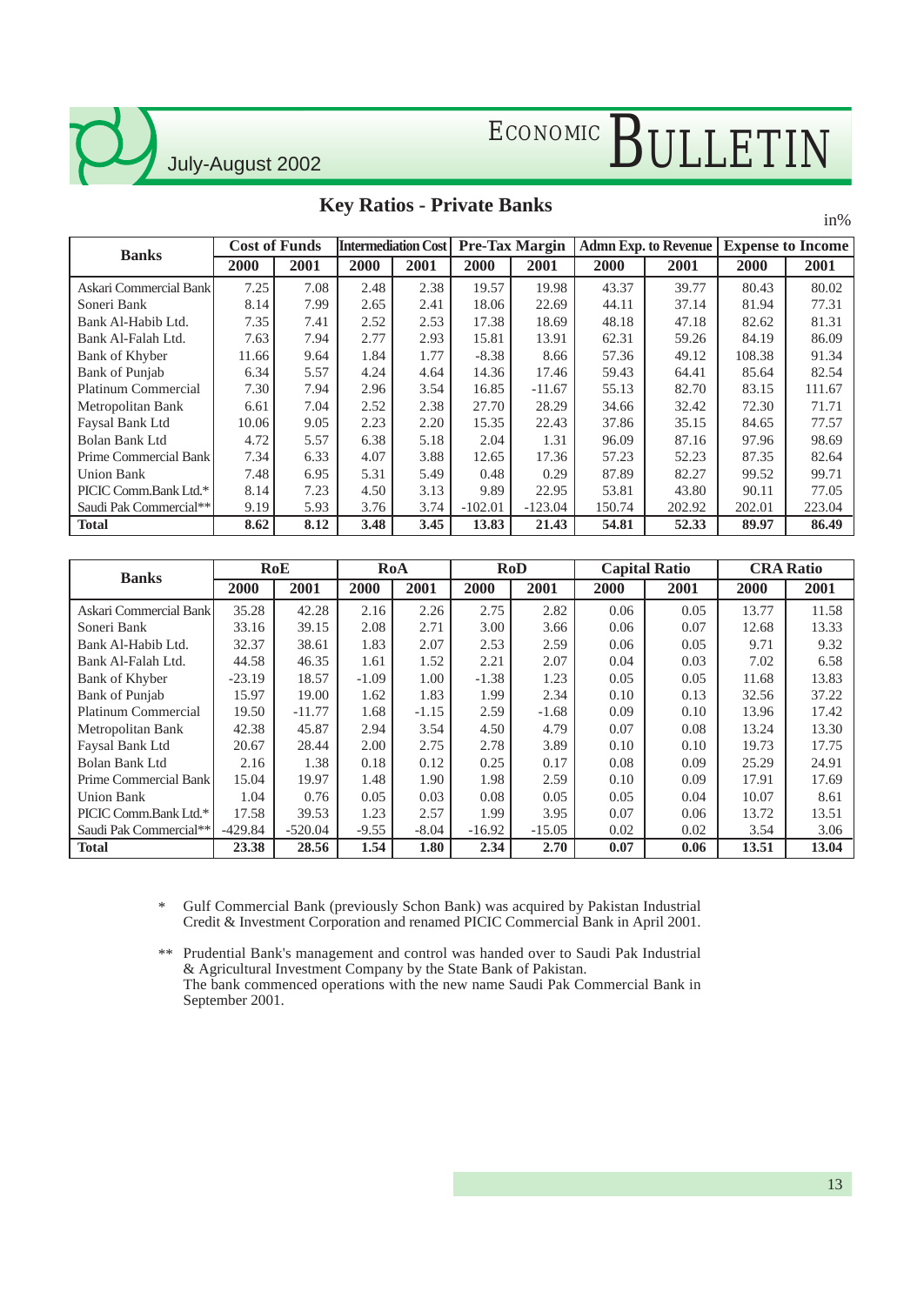High **CRA** ratio at Bank of Punjab

CRA was the highest at Bank of Punjab (39.1%) followed by Platinum Bank (32.9%), Bolan Bank (28.5%), Prime Bank (18.8%) and Faysal Bank (17.1%). Askari, Al-Habib, Al-Falah and Union had a capital ratio in the range of 9.1% to 11.0%, lower than private banks' total.

Expense to income at Saudi-Pak Commercial

Expenditure to income ratio indicated that in 2001, private banks used over 86% of their income to cover their expenses. Though this was a slight improvement over 2000, the ratio ratio 223% is on the higher side. It was almost 100% in Union Bank, where entire income was used to meet expenditure. Saudi Pak posted the highest ratio (223%) amongst all private banks followed by Platinum Bank (111.7%). The ratio at Metropolitan Bank was the lowest (71.7%).

Admn to revenue ratio 52% for private banks

Private banks used slightly over 52% of their revenue to cover administrative expenses in 2001. Administrative expenses constituted nearly 24% of the total expenses. Annual growth under this head continued to be in double digit. Growth in administrative expense was the highest (47.8%) at Bank Al-Falah, while in the absolute terms, Askari Bank and Bank of Punjab incurred highest expenses. Bolan Bank and PICIC Commercial were able to reduce their administrative expenses in 2001.

Due to high expenditure under this head, three banks utilised significant portion of their revenue to cover their expenses. For the second year in a row, administrative expense exceeds bank's revenue at Saudi Pak, where administrative expense to revenue ratio increased from 151% to 203%, and at Platinum Bank the ratio rose from 55% to 83%. Though the ratio dropped for Bolan Bank and Union Bank, it still remains high at 87% and 82% respectively. Metropolitan Bank enjoyed the lowest ratio (32%) amongst all private banks.

#### Conclusion

competition

Increased Pakistan's banking sector reform process gained improving momentum since 1997. The objective was to have stronger banks and improvement in the

## ECONOMIC BULLETIN

level of competition and efficiency in the financial system.

The banking sector is showing signs of improvement though complete turnaround is not expected till the completion of the reform process.

Balance Sheet analysis of 14 private banks for 2001 reveals a mixed picture. These banks have been aggressive in raising deposits. Larger private banks continue to enjoy a high deposit base. Banks with smaller deposit base have performed well in acquiring more deposits and recording double digit growth. Investment portfolio of all banks showed a sharp rise but growth in advances has slowed.

Mixed picture

High operating costs

profit

Smaller

Despite downward trend in interest rates and shrinking spread, both interest income and interest expense have shown double digit growth. Growth in non-fund based income has slowed somewhat, but it still constitutes over 61% of revenues indicating improved working at branches. Shrinking spread

> Administrative expenses have risen with Union Bank's being the highest. The analysis reveals that a large propotion of income of private banks is being utilized to cover these expenses. There is significant increase in operating costs of larger private banks.

Concerted efforts to boost income from investments have proved successful in improving profit of private banks. Bank of Khyber was able to convert its loss for 2000 into profit in 2001. However, Platinum Bank and Saudi-Pak Commercial Bank suffered losses. Improved

Bank of Khyber has highest cost of funds and lowest intermediation cost. Union Bank, Platinum Bank and Saudi-Pak Commercial Bank are showing weak indicators, while Askari Commercial, Al-Habib, Al-Falah, Bank of banks<br>improving

Punjab, Soneri Bank, Faysal Bank, Metropolitan Bank and PICIC Commercial Bank are showing strong indicators.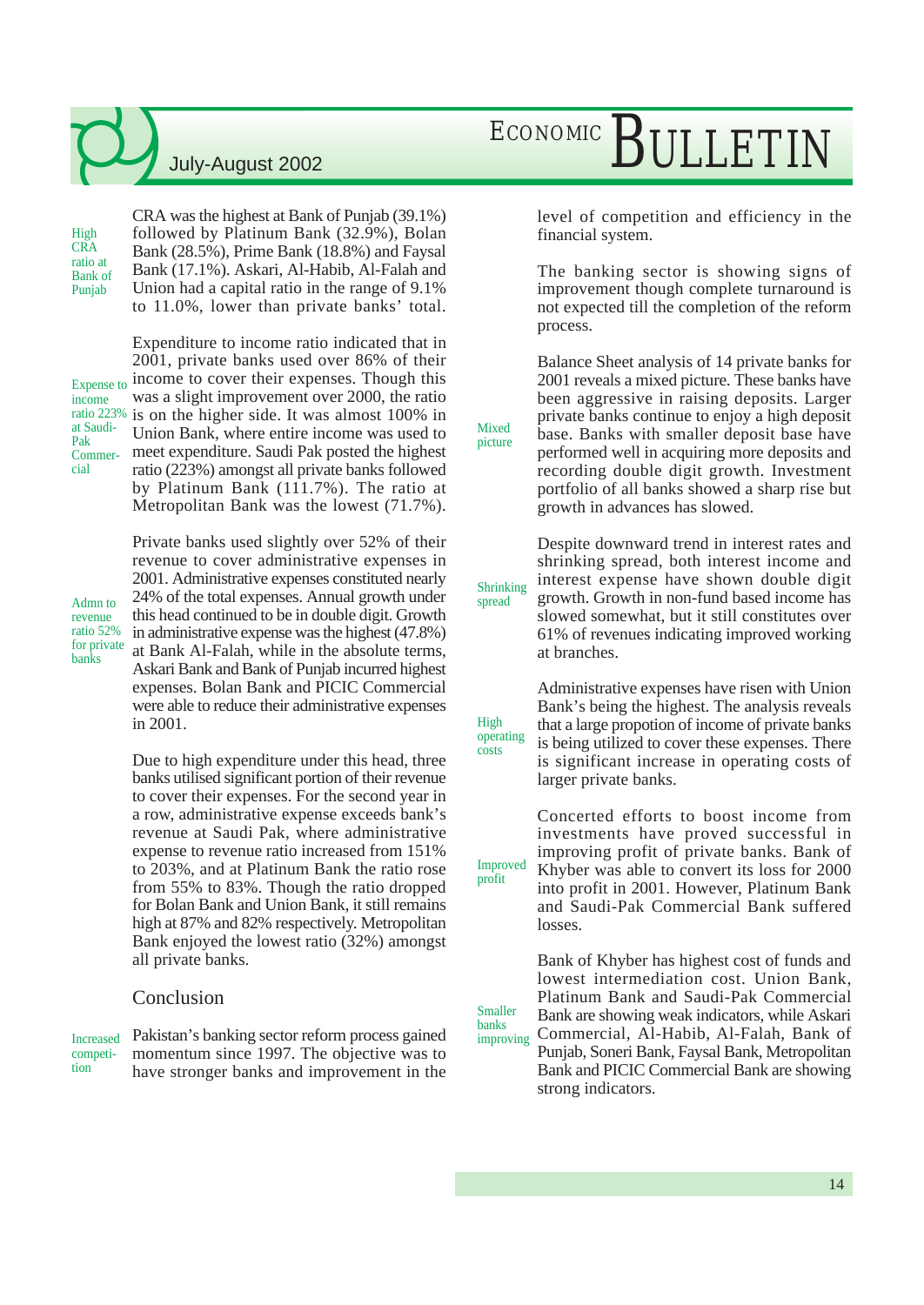### **Trade Policy 2002-03**

**Trade** deficit to improve

The trade policy FY03, envisages a 13.4% increase in exports and a 7% growth in imports. Exports are expected to rise to \$10.347 billion, based on the premise of a favourable trade environment, a stable exchange rate, spin-off effects from investment in the textile sector and an easy access to export finance. On the other hand, imports projected to grow at a relatively slower rate, are to be contained at \$11.1 billion, resulting in a narrowing of the trade deficit to \$700 million.

July-August 2002

It has adopted a policy direction approach rather than the traditional fiscal incentives approach. Recourse to subsidies have been avoided, as it is felt that they have a distortionary affect and competitiveness of goods exported can be ensured through the exchange rate mechanism.

The Trade Policy seeks to build upon the earlier announced National Export Strategy, with emphasis on, a sound macroeconomic framework, capacity development of exporting enterprises, enhanced market access, improving the social and physical infrastructure and lowering barriers to fresh entry.

For export earnings to cross the \$10 billion target, would depend to a large extent on global growth prospects, efforts made towards standardisation, higher value added products and geographical diversification, and how ably Pakistan adjusts to WTO challenges, especially China's membership to the organisation.

Exports in the past have not crossed \$10 billion and meeting this year's target remains a challenge. Better economic growth prospects in major trading partners is transmitted directly through higher trade. The US, our major trading partner, is projected to lead world economic growth in the year 2002. If growth picks up there as projected, it would help boost Pakistan's export earnings, as 25% of the total earnings originates from that country.

Much would also depend on the cotton crop (60% of exports are cotton based) and on value addition that takes place. There have been some problems with regard to the produced quality of raw cotton exported, for many a times it is found to be contaminated. Emphasis is being placed on harvesting of clean cotton, and some districts had been chosen for growing of clean cotton. The number of such districts has been extended in the new Trade Policy.

While textiles continue to form the bulk of export earnings, efforts have been made to diversify into other non traditional products, though their share remains small. A good move in this year's policy has been the incentivisation provided for new products/new areas.

New products/ areas receive incentives

**Irritants** towards export development

Textiles need to gear up

Freight subsidy of 25% will be given for new products, i.e. products whose annual export has not been more than US\$5 million in the last three years. Similar freight subsidy will be provided for new markets, i.e. Latin America, Africa, East Europe and Oceania or for any country where Pakistan's total exports have averaged less than US\$10 million in the last three years. Exports to these regions combined is only 9%. A low rate of presumptive income tax of 0.75% will be applied to new products and markets.

Regional trade is being encouraged by providing for easier transportation of goods to international markets by road. Necessary arrangements are being formalized so that exporters can take advantage of this opportunity.

With the phasing out of the Multi Fibre Arrangement by 2004, when quotas will be no more, and the textile industry will have to compete internationally, the spinning sector has to prepare for the challenge and go for value addition and higher quality products. The industry will have to produce more value added items, moving away from grey cloth and low count yarn production. Recently unit prices of Pakistani goods have fallen and large quantities have to be exported to obtain the same amount as a year earlier. No support for value addition has been announced in the Trade Policy.

In recent months, the Pak Rupee has appreciated against the US dollar. While this has helped in the build up of large foreign exchange reserves, it plays unfavourably for the export sector. However, with the Rupee appreciation there has been some reduction in the cost of imported raw materials and intermediaries used by exporting goods, thus offsetting to some extent the loss of price edge of our exports in the international market.

Creating an export market for Pakistan's products is constrained by poor infrastructure, erratic power supply, acute shortage of water, lack of standardisation practices, and poorly developed marketing techniques. Proper branding and packaging of products would help

**Export** target a challenge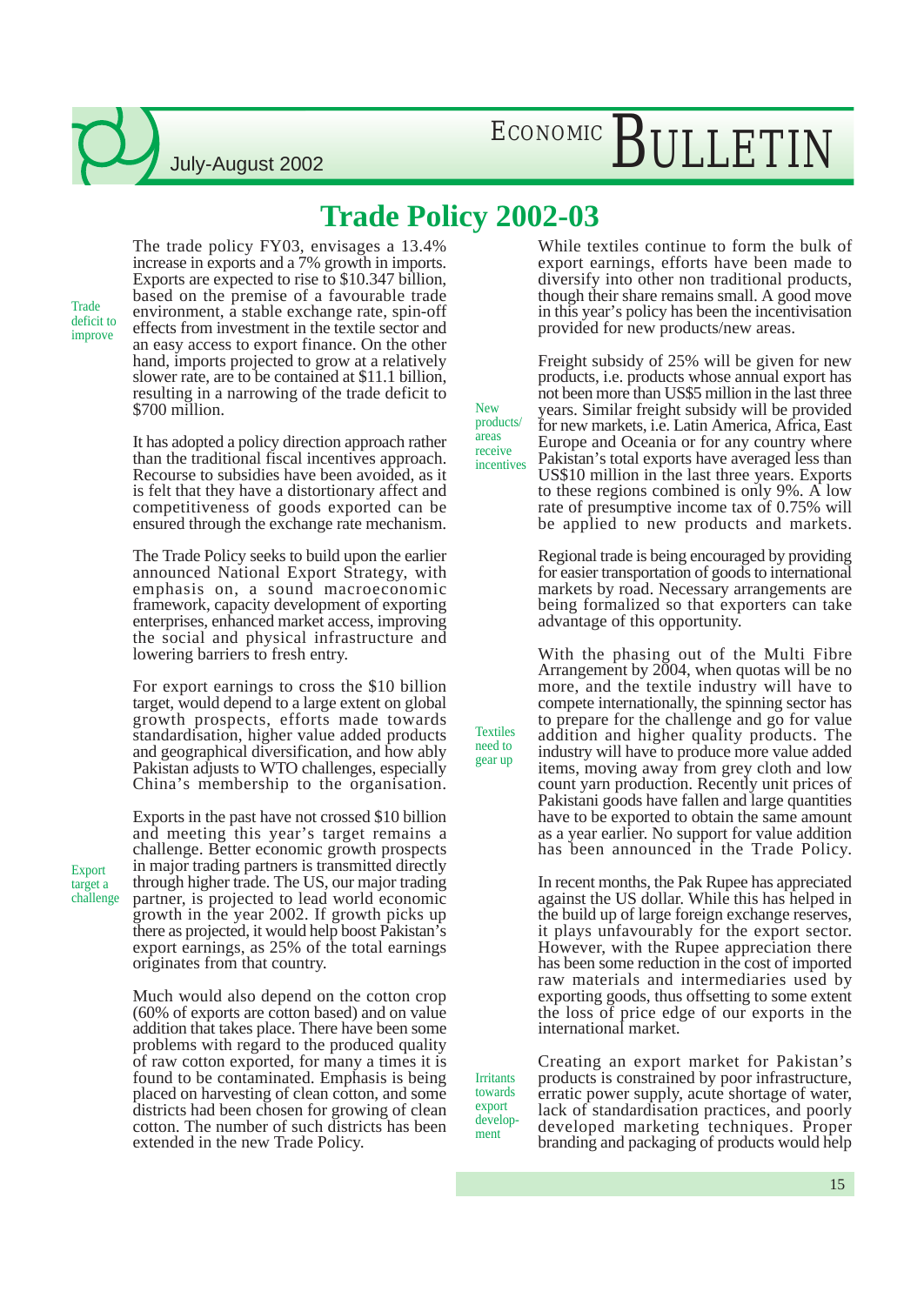exporters meet the challenges of the fast approaching WTO regime. The quality related benchmark should be adhered.

Delay in refund of sales tax and duty drawback continues to discourage exporters. This poses cash flow problems for the exporters, who have to go to the commercial banks for their financing

## ECONOMIC BULLETIN

requirements. This adds to their financial charges and either cuts into their profit margins or reduces their ability to quote competitive prices.

Given the emerging economic scenario, after the new regime under WTO practices, Pakistan will have to gear up its exports or it will loose out in the highly competitive international market.

|                          | <b>Box</b><br><b>Trade Policy 2002-03</b>                                                                                                                                                                                                                                                        |                   | <b>Highlights</b>                                                                                                                                                                                                                                                                                                  | $\overline{2}$ |
|--------------------------|--------------------------------------------------------------------------------------------------------------------------------------------------------------------------------------------------------------------------------------------------------------------------------------------------|-------------------|--------------------------------------------------------------------------------------------------------------------------------------------------------------------------------------------------------------------------------------------------------------------------------------------------------------------|----------------|
|                          | Trade deficit expected to shrink to \$0.7 billion as exports<br>growth of 13.4% outstrips an expected 7.4% increase in imports.<br>Exports are expected at \$10.347 billion and imports at \$11.1<br>billion.                                                                                    | (v <sub>i</sub> ) | Bulk import of gold/silver is currently controlled<br>through licensing by Ministry of Commerce. The<br>licensing requirement has been done away with, and<br>import of gold/silver is allowed in bulk so long as the<br>importer manages his own foreign exchange. Normal<br>duties and taxes will be applicable. |                |
| $\overline{\phantom{0}}$ | Build upon the National Export Strategy.<br>Measures announced to mitigate the competitive disadvantage<br>that Pakistani exporters face. These include:<br>(i) Duties and Tax Remission for Export (DTRE) Rules                                                                                 |                   | (vii) Mobiles phones currently imported by companies<br>having agreement with the concerned government<br>agencies, will henceforth be freely importable.<br>Government levies will be automatically collected at<br>the time of activation of the mobile telephones.                                              |                |
|                          | 2001 being revised to make them more user friendly.<br>(ii) Bring reasonable parity in the concessions available to<br>the Export Processing Zone and Export oriented units,<br>defined as enterprises that have exported, on an average<br>60% of their production during the last three years. | (1X)              | (viii) Import of all plastic scrap will be subject to certification<br>from the exporting country that the scrap does not<br>include hazardous waste.<br>Pakistan is a signatory to the Montreal Convention                                                                                                        |                |
|                          | (iii) Strengthen product and geographical diversification by:                                                                                                                                                                                                                                    |                   | that requires a phased elimination of the use of ozone<br>depleting substances. It has decided to ban the import<br>of CFC gas based refrigerators and deep freezers.                                                                                                                                              |                |
|                          | allow freight subsidy of 25% for new products ie<br>products whose annual export has not been more<br>than \$5 billion in any of the last 3 years. Similar<br>freight subsidy will be provided for new markets.                                                                                  |                   | To bring about quality improvement in cotton, following<br>steps have been taken:                                                                                                                                                                                                                                  |                |
|                          | apply the lowest rate of presumptive income tax (i.e.<br>$\bullet$<br>0.75%) in respect of these new products and markets.                                                                                                                                                                       |                   | • Campaign to grow clean cotton is being extended to the<br>districts of Bahawalpur, Sanghar and Nasirabad districts.<br>• Ginning process has been given emphasis.                                                                                                                                                |                |
|                          | $(iv)$ Agricultural Produce Cess levied at the rate of $0.5\%$<br>ad valorem on export of a number of agricultural products<br>is being done away with.                                                                                                                                          |                   | • Legal instruments required for the futures market being<br>put in place. A futures market would reduce speculative<br>trade, mollify seasonal price fluctuations, provide a<br>benchmark for growers, ginners, textile manufacturers                                                                             |                |
|                          | Trading activity allowed in Karachi Export Processing Zone,<br>with the exception of a negative list.                                                                                                                                                                                            |                   | and exporters.                                                                                                                                                                                                                                                                                                     |                |
| $\overline{\phantom{a}}$ | Tax regime available to the KEPZ being reviewed.                                                                                                                                                                                                                                                 |                   | • Draft law for standardization of cotton has been prepared.<br>- Export concessions already announced will be supplemented                                                                                                                                                                                        |                |
|                          | Plans to upgrade KEPZ facilities to regional standards.                                                                                                                                                                                                                                          |                   | with other measures:                                                                                                                                                                                                                                                                                               |                |
|                          | A review of various charges and fees will take place to check -<br>any disincentives.                                                                                                                                                                                                            |                   | Duty drawback rates being fixed on a professional basis.                                                                                                                                                                                                                                                           |                |
|                          | Gawadar to be made a Free Trade Zone. Necessary<br>instruments in this regard are being prepared.                                                                                                                                                                                                |                   | Export Development Surcharge is currently collected at the<br>time of shipment. This causes some inconvenience<br>particularly when under/over shipments are involved. CBR<br>has been directed to collect EDS through the receiving banks                                                                         |                |
|                          | Government continues with the policy of trade liberalisation<br>and deregulation. More measures in this direction allowed<br>for $2002-03$ .                                                                                                                                                     |                   | upon remittance of export proceeds.<br>Necessary arrangements are being made for exporters so that<br>they can transport their goods to regional markets by road.                                                                                                                                                  |                |
|                          | Compulsory requirement for an exporter/importer to register<br>(1)<br>with the Export Promotion Bureau done away with.                                                                                                                                                                           |                   | While participation in trade fairs and exhibitions is a good<br>promotional tool, it is costly requiring administrative and                                                                                                                                                                                        |                |
|                          | (ii) Ensure better protection of Intellectual Property Rights.<br>A Pakistan Intellectual Property Rights Organization to<br>be set up to service all the intellectual property rights<br>requirements. Necessary infrastructure being provided.                                                 |                   | logistical resources. For certain products where returns are<br>not commensurate with the expense, the concept of virtual<br>exhibition is being introduced. This concept entails promotion<br>through electronic means.                                                                                           |                |
|                          | (iii) Monetary limit on export of samples enhanced to \$10,000<br>from the existing \$5,000.                                                                                                                                                                                                     |                   | Cotton would face a lot of competition, following the<br>withdrawal of quota regime in 2004 and the Chinese<br>membership in the WTO.                                                                                                                                                                              |                |
|                          | (iv) Export of petroleum products not limited to public sector –<br>agencies only.                                                                                                                                                                                                               |                   | Policy relies on conventional tools of trade performance.<br>Proposals for setting up EXIM bank has been planned.                                                                                                                                                                                                  |                |
|                          | (v) It has been decided to do away with the current restriction –<br>of minimum export price for rice, as recommended by<br>Rice Exporters Association.                                                                                                                                          |                   | Improvement in the performance of existing EPZ and similar<br>new zones has been projected. Regional trade groups<br>Saarc/ECO performance has been almost nil.                                                                                                                                                    |                |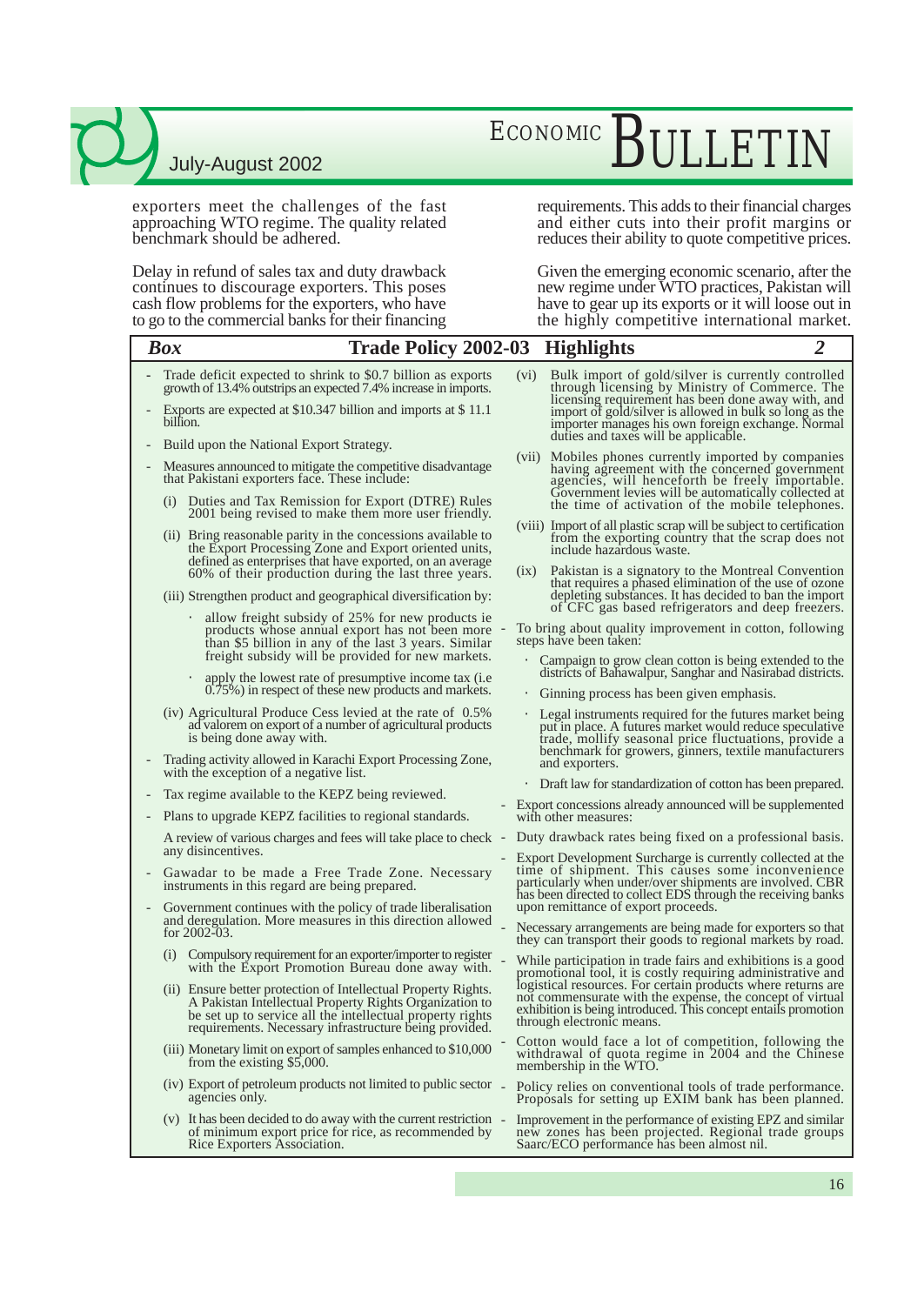July-August 2002

### **World Bank's Country Assistance Strategy for Pakistan**

bank

me

CAS to support reforms The World Bank has recently published the Country Assistance Strategy (CAS) for Pakistan, which will serve as a guide for the institution's work in Pakistan over the next three years (2003-05). Its focus is on supporting those reforms that will put the country on the path of sustainable growth and in the transition to a modern Islamic State.

**Challenges** for the government

Bank Strategy

While the government has been engaged in economic, political, institutional and social reforms, it continues to face formidable challenges as far as improving the investment climate, or developing human capital or reducing poverty is concerned. In the past, at times reform programmes have been aborted midway, undermining investors' confidence and preventing any lasting improvement in fiscal and external positions, as well as human development.

The development challenges that Pakistan is today faced with, may briefly be summarized as follows: -

- Large private sector operating behind high protective barriers, thereby creating an unfavourable investment climate.
- Large fiscal deficits are causing a continuous increase in public sector indebtedness.
- Significant gender gaps in both literacy and health status.
- Unsustainable current account deficits.
- Turbulent political and social developments have limited the country's growth potential.
- Crisis of public finances, public institutions and governance.
- Provincial infrastructure deficits, shortfall in service delivery relative to needs, multiplicity of provincial regulatory agencies, all discourage economic activity.

Given these challenges, and the need felt to pursue wide ranging reforms, the government is pursuing an ambitious economic reform programme, which now forms the backbone of the Interim Poverty Reduction Strategy. The World Bank's Assistance Strategy is in support of these reforms, through a programme of institutional capacity building, analytical services and demand driven lending.

The World Bank's programme priorities will be focused on the reforms to (i) strengthen macro economic stability and government

effectiveness (ii) improve the business environment for growth and (iii) improve equity through support for pro-poor and pro-gender equity policies. **Priorities** of world program-

> (i) Strengthening Macroeconomic Stability and Government Effectiveness

**Macroeconomic Stability.** The Bank in partnership with the IMF will support the macro economic stabilization programme agenda to restore fiscal sustainability, reduce debt, and improve the competitiveness of the economy through supportive trade, monetary and exchange rate policies.

**Governance Reforms.** Improving government effectiveness at all three levels, federal, provincial and district to form the core of the Bank's assistance strategy.

**Devolution.** The Bank will support the implementation of the devolution strategy, particularly the strengthening of district level capacity to manage public service delivery. It will focus on areas where it has a comparative advantage, in financial management, planning and budgeting and social service delivery.

(ii) Improving the Investment Climate

**Improving the Incentive and Regulatory Regim.** The Bank will continue to encourage the federal, and provincial governments to pursue trade liberalization and modernization of industrial, business and labour regulations that are already underway.

Within infrastructure, the bank will give strategic priority to the development of the **natural gas** sector and to the **petroleum sector,** where, focus will be on supporting the implementation of the deregulatory reforms to strengthen competition in the sector and assist with the privatization of the Oil and Gas Development Corporation Limited and Pakistan State Oil Limited. The **power sector** reforms includes the privatization of the distribution companies and of the Faisalabad Electric Supply company.

The Bank support to the **transport sector** over the CAS will be limited to analytical and advisory services. Accordingly, project lending will be limited to supporting the National Highway Authority's reforms, especially financial management.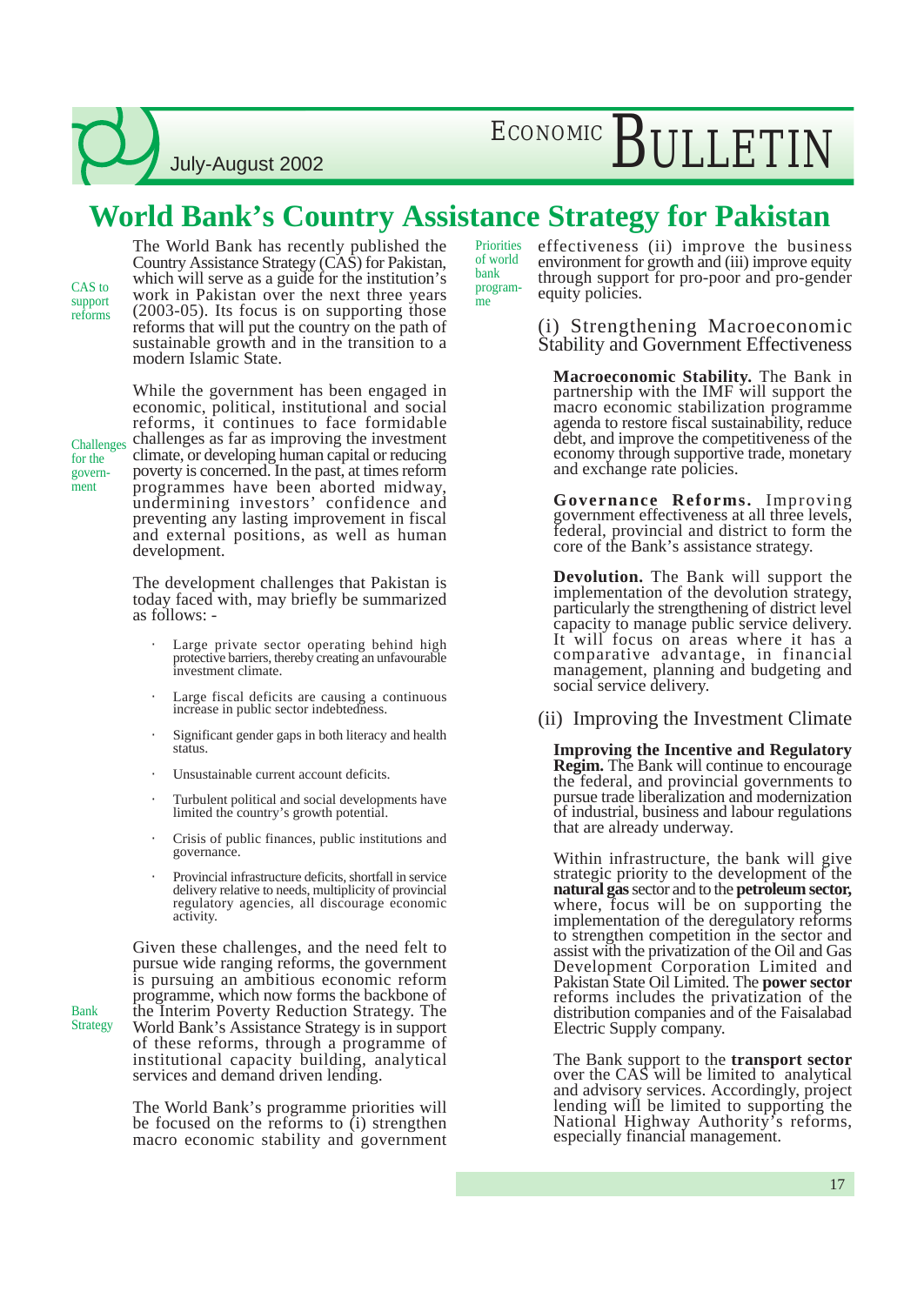Support for **financial sector development**, will continue to focus on deepening banking sector governance reforms, support to bank privatization and to strengthening the regulatory and supervisory capacity of the State Bank of Pakistan.

**Creating conditions for accelerated, sustainable rural growth:** The Bank would over the next three years, assess the adequacy of policies to accelerate rural growth; support government's strategy to improve water management and irrigation; and improve access to financial services.

#### (iii) Supporting Pro-Poor and Pro-Gender Equity Policies

The Bank will support the Interim Poverty Reduction Strategy Programme's core objective to promote education and health, support propoor rural development and community infrastructure and targeted poverty alleviation programmes.

In the **education** sector, the focus would be on improving the quality of education provided, giving priority to the poor and disadvantaged, particularly girls and children in rural areas.

In the **health** sector, the Bank will lend support to the governments' priority of strengthening the public health programmes.

**Pro-Poor Rural Infrastructure and Services** In the past, the Bank has supported projects which are rural community based, infrastructure and those which directly attack rural poverty and support social protection. It will also continue, under this CAS to scale up those projects which have proven effective, such as the Pakistan Poverty Alleviation Fund.

The CAS will intensify its efforts to improve **gender equity** by better access to and quality of education and health, particularly to women and children, girls especially.

#### Lending Programme (iv)

The World Bank Country Assistance Strategy has outlined the Bank's engagement in the country, where it would focus not just on what is important, but also on areas with strong client commitment to carry out the necessary reforms. Areas for deep engagement

It would keep a low level of engagement in areas where the client has shown so far a relatively low degree of reform readiness, such Areas for low engagement

## ECONOMIC BULLETIN

as for urban development and transport or where there have been reversals of reforms or slow progress.

In areas where the IMF has comparative advantage (macroeconomic stabilization), or where reforms are supported by other donors at this level or where the commitment to reform is very low, or areas of business from which the Bank has disengaged completely (incl. financing physical investments in railways, telecom, and ports, oil & gas) no lending will take place at this level of engagement. No lending of engagement

> The Country Assistance Strategy identifies three lending scenarios, where World Bank's assistance can range from \$200 million to \$600 million every year during FY03-05. After the completion of the full PRSP a CAS Progress Report will be prepared. It will outline any adjustments to the assistance programme and the triggers that are considered necessary to fully align the Banks' programme with the PRSP.

> The CAS identifies three lending scenarios for Pakistan. The equivalent of \$400 million per year is the IDA allocation for the base case scenario and the equivalent of \$600 million a year for the high case over FY03-05. In the later scenario, the Bank would resume IBRD lending from FY04.

The lending scenarios will be guided by two sets of triggers; one linked to provincial reforms, another linked to each of the three pillars of the assistance strategy — macroeconomic stability and governance, enabling environment for private investment and human development. Lending for Bank Assistance

triggers

The Bank's non lending services such as various research reports, policy dialogue, advisory support, sharing of knowledge through dissemination programs will be used to support the implementation of the PRSP.

The Bank is also working with the government on developing poverty and social monitoring systems to track changes in key intermediate and outcome indicators, including access to public services as well as income and nonincome dimensions of poverty.

Finally the effectiveness of the Bank's support for the poverty alleviation strategy can be judged ultimately by Pakistan's progress towards achieving the Millennium Development Goals. The Bank plans to support the federal government to better monitor these and related key development outcomes.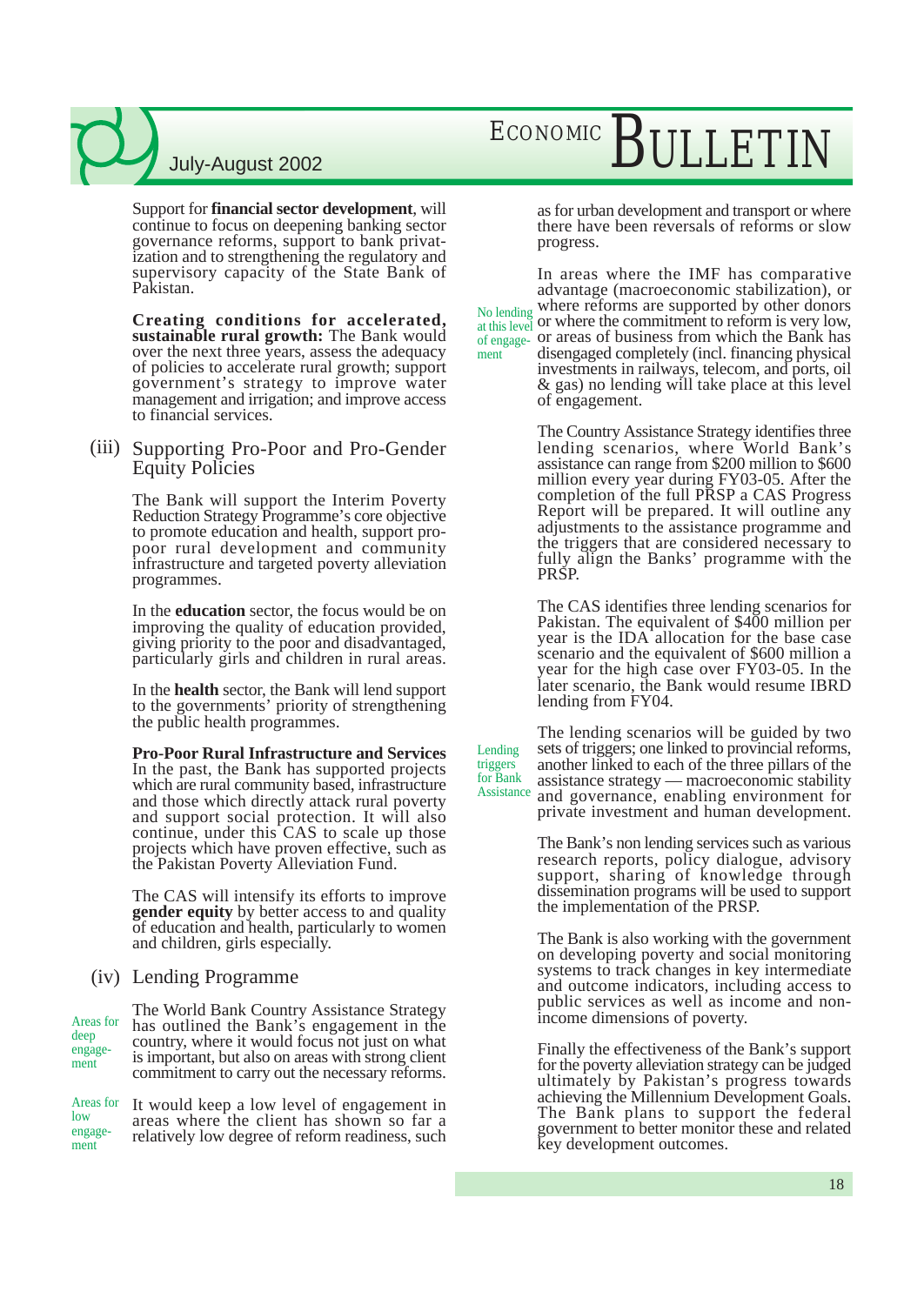showing improvement

## ECONOMIC BULLETIN

### **Agriculture**

Agriculture has grown at an average of 2.96% per annum in the last one decade, with wide fluctuations, from a high growth of 11.7% in Agriculture 1995-96 to a steep decline of 5.3% in 1992-93. These fluctuations largely stemmed from unfavourable weather conditions, irrigation water shortages, pest attacks, adulterated pesticides and lesser attention given to its sub sectors other than crop farming.

> Notwithstanding severe water shortages, the sector staged a significant recovery in growth of 1.4% in FY02, against the decline of 2.6% in the preceding year, still 60 basis points short of the growth target of 2.4%. Major crops accounting for 40% of agricultural value added, declined for the second consecutive year. For FY03, the sector has been targeted to grow by 2.4%.

> In attaining the target, much will depend on the performance of major crops, whose prospects are quite favourable. Sugarcane crop is reported to have exceeded the targeted production. Cotton output is expected to meet the target, while rice crop is performing satisfactorily.

#### Share in Agriculture

 $\Box$  Crop Farming  $\Box$  Livestock  $\Box$  Fishing  $\Box$  Forestry



Pakistan is endowed with an immensely productive agrarian base but it is exposed to vulnerabilities. The sector is facing four challenges: Facing challenges

- Water shortages and poor use of water available.
- Price uncertainty and poor marketing methods.
- Narrow export base of agriculture value added, confined to crop sector while neglecting higher value added subsectors, primarily fisheries, livestock, poultry and horticulture.

Limited supply of credit to the agricultural sector.

The government is making efforts to meet these challenges. Several measures have been under taken to address the problems. These include:

- exploring additional water resources and encouraging farmers to substitute water intensive crops with crops requiring less water.
- funding for water conservation.
- improving agriculture farming practices and designing a new policy for corporate agriculture.
- enhancing flow of credit to agriculture.

#### Wheat

Current wheat situation is satisfactory. The public sector has 7.2 million tonnes of wheat in stock, However, export of more than 1 million tonnes of wheat is unlikely. From the previous crop the country exported 0.7 million tonnes, among others to UAE, Egypt, Somalia, Ethopia, and Kenya. Wheat situation satisfactory

> Pakistan is exporting wheat to some countries of Southeast Asia like Vietnam. It is also negotiating deals with Malaysia and Indonesia. Pakistani wheat has also found a significant market in Middle East.

> The country is, however, facing stiff competition with India, which is supplying low priced wheat. The landed cost of Pakistani wheat at between \$121-\$122 per tonne, is higherthan India's \$118 per tonne.

The government believes that quality problems arising from lack of grading system is a major problems irritant limiting wheat exports. It is working to encourage greater private sector participation Government storages have large wheat stock, enough to meet supplies till end February 03. **Quality** limiting exports

#### Rice

The Federal Agriculture Committee has proposed a production target of 3.5 million tonnes for 2002- 03 crop, against last season's harvest of 3.9 million tonnes. Lower producti on target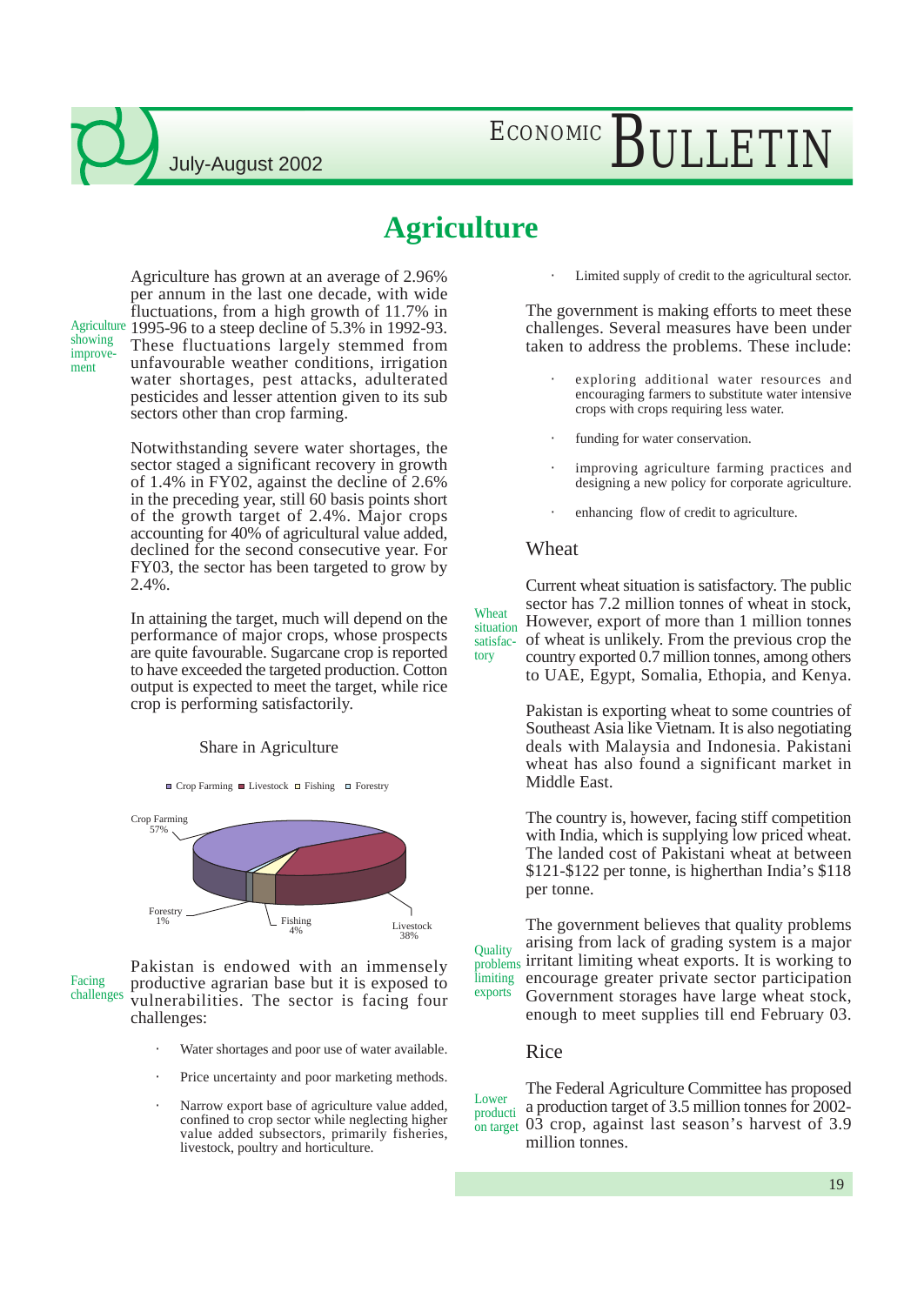## ECONOMIC BULLETIN

In view of irrigation water shortage, a lower target of rice production has been fixed for the current year. Latest reports indicate 5.6% increase in area under rice cultivation in Punjab, where the 2002-03 crop has reportedly been sown at over 1.1 million hectares.

Exports fetch good price

In the first two months of the current fiscal year, the depleting stocks of rice have marred its export. Only 0.123 million tonnes could be exported during this period, 44.4 thousand tonnes less from a year earlier. However, rice exporters are fetching a good price this year. Average unit price of super basmati has risen to \$570 per tonne from \$555.

#### **Cotton**

Production satisfactory

crop has reportedly been sown at 2.68 million hectares, down 9% from last season. Late supply of irrigation water has badly affected cotton sowing in Punjab, where area sown is 7.7% less than the target of 2.33 million hectares and also 11.8% below last season's crop. Sindh, on the other hand, has reported 5.1% increase in area over the previous season, but it is slightly lower than the target area of 0.497 million hectare.

Due to irrigation water shortage, the 2002-03

**Prospects** improve

Recent rains in some cotton growing areas of Punjab and Sindh have, however, improved the prospects for a better crop. So far crop position is satisfactory and a crop of 10.0 million to 10.5 billion bales is expected. Latest field reports from Sindh confirm a bumper crop that may exceed the 2 million bales target set for the current season.

In contrast to anticipated production, consumption demand is likely to range between 12 million to 12.5 million bales, due to increase in ginning capacity. The shortfall could lead to import of 1.5 million bales.

Currently seed cotton prices are ranging between Rs.925 and Rs.1100 per 40 kg ex-gin and lint

prices between Rs,1800 to Rs.2300 per 37.32 kg ex-gin. The KCA spot rate was Rs.9150 per maund of 37.324 kg at the end of August. Prices are likely to come down with the arrival of new crop in the market. Cotton trade circles have recommended a ban on its imports, in view of a huge carryover from last season's crop.

#### Sugarcane

Pressure on prices

Bumper crop expected

Record sugar output

Weak prices

surplus

The Federal Agriculture Committee places production target for this season at 46 million tonnes, lower by 4.2% over the previous season's. Recent monsoon rains have brightened crop prospects and its yield is likely to increase by 20% to 25%. Growers are expecting a bumper crop of over 50 million tonnes.

Anticipating a bumper crop, the sugar industry is expecting record sugar output that may touch 3.6 million tonnes during this crushing season, commencing end October. Sugar mills in Sindh are facing liquidity problems due to large quantity of unsold stocks lying with them. The new crushing season is likely to be delayed till mid December in Sindh so to first dispose off the surplus stock. anticipated

The country had an exportable surplus of 0.25 million tonnes from last year's stocks. Millowners are of the view that low international prices for sugar and cheap imports from India during 2001 have resulted in huge carryover stocks, creating problems for the local industry. and huge exportable

> Cheap sugar imports from India has now been banned and the government has no plans to import sugar this year. But prices of sugar in London continue their downward trend. Reports of bumper crop in China, Brazil, India and USA are exerting downward pressure on prices. Weak prices have made it difficult for sugar exporter to get rid of exportable surplus. About half a million tonnes of surplus production is expected this season.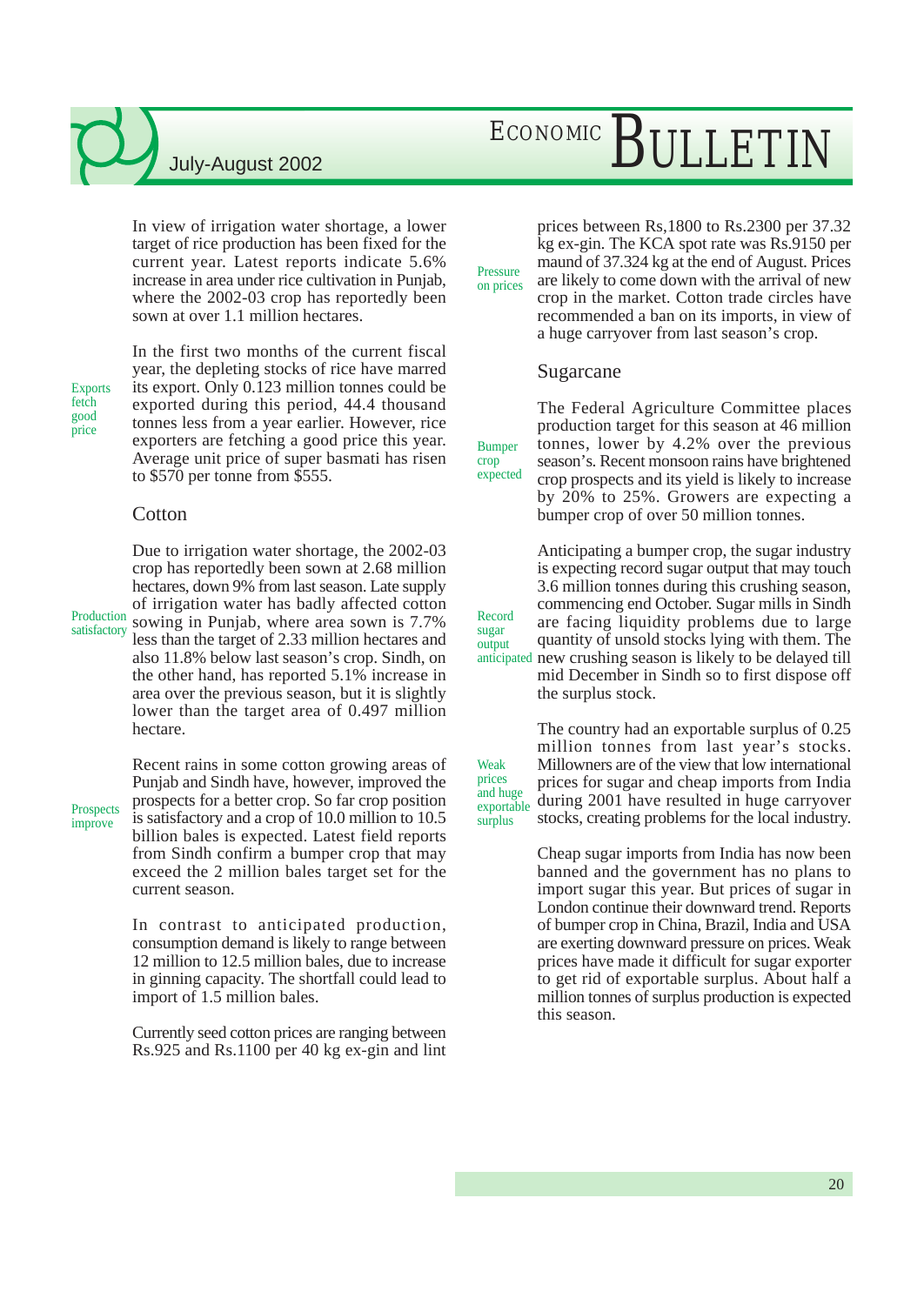ECONOMIC BULLETIN

### **Banking and Finance**

Economic fundamentals improve

### **Key Monetary Indicators**

|                                 |                    | (Rs. Bn)          | <b>SBP</b>                           |
|---------------------------------|--------------------|-------------------|--------------------------------------|
|                                 | August 31,<br>2002 | Sept. 01,<br>2001 | purchase<br><b>US\$</b> from<br>open |
| <b>Scheduled Banks Deposits</b> | 1512.2             | 1301.9            | market                               |
| <b>Scheduled Banks Advances</b> | 859.8              | 847.3             |                                      |
| Scheduled Banks Investment in   |                    |                   |                                      |
| Securities & Shares             | 559.5              | 325.1             |                                      |

Source: *State Bank of Pakistan*

**Deposits** increase

Scheduled banks deposits stood at Rs.1512.2 billion in the week ended August 31, 2002 an increase of 16.2% over the comparable week last year when these amounted to Rs.1301.9 billion.

Advances rise

Scheduled banks advances grew by 1.47% to Rs.859.8 billion in the week ended August 31 compared with Rs.847.3 billion in the comparable period last year.

Investments in securities show double digit growth

Scheduled banks investment in central and provincial government securities and shares has maintained an upward trend this year. These investments totaled Rs.559.5 billion in the week ended August 31, showing an increase of 72.1% over last year's corresponding figure of Rs.325.1 billion.

While the weighted average rate on T-Bills remained unchanged at 6.43%, the banks continued to invest heavily in government paper as credit off-take remained low. Absence of credit demand from the private sector has forced banks to increase their exposure to the low yielding government securities.

#### Rising Forex Reserves

The total forex reserves of the country have risen to over \$7 billion, providing for about 32 weeks of import bill.

Differing viewpoints have been expressed in the media about the factors responsible for reserve accumulation. Late last year it was said that the State Bank of Pakistan (SBP) was purchasing dollars from the open market. The SBP acknowledged that it did purchase almost

US\$ 4 billion from the open market during 1999-00 and 2000-01. As large payments towards debt servicing had to be made, the SBP had two options, either resort to commercial borrowing and add further to the debt level or purchase from the open market. It chose the later option.

After September 11, it was being argued that the build up was due to non-economic factors, as Pakistan had aligned itself with the US in the war against terrorism.

Dr. Ishrat Husain, Governor State Bank of Pakistan, in his paper *"Why does Pakistan have to accumulate foreign reserves"*, his listed certain economic fundamentals, the improvement of which has been responsible for reserve build up.

During the last three years (1999-02),

- Trade gap has narrowed from \$1.6 billion to \$1.2 billion. Current account balance has turned surplus to \$2.7 billion from a deficit of \$1.9 billion.
	- Fiscal deficit has been reduced from 6.1% to 4.9% of GDP.
	- Remittances have jumped 2.5 times from \$1,060 million to about \$2,400 million.
	- FDI flows have averaged around \$400 million annually.
	- Reprofiling of bilateral debt stock has resulted in a saving of debt servicing of \$1 billion annually.
	- Repayment of \$4.5 billion private, commercial and short term debt and liabilities has reduced the stock of debt and thus extinguished future debt servicing obligations.
	- IMF, World Bank, ADB and other donors are providing concessional assistance of about \$2.5 to 3 billion annually while their hard term loans are being repaid.

The end result of the above measures is that Pakistan has generated a current account surplus for the first time in many decades and its vulnerability to external shocks has reduced to a large extent.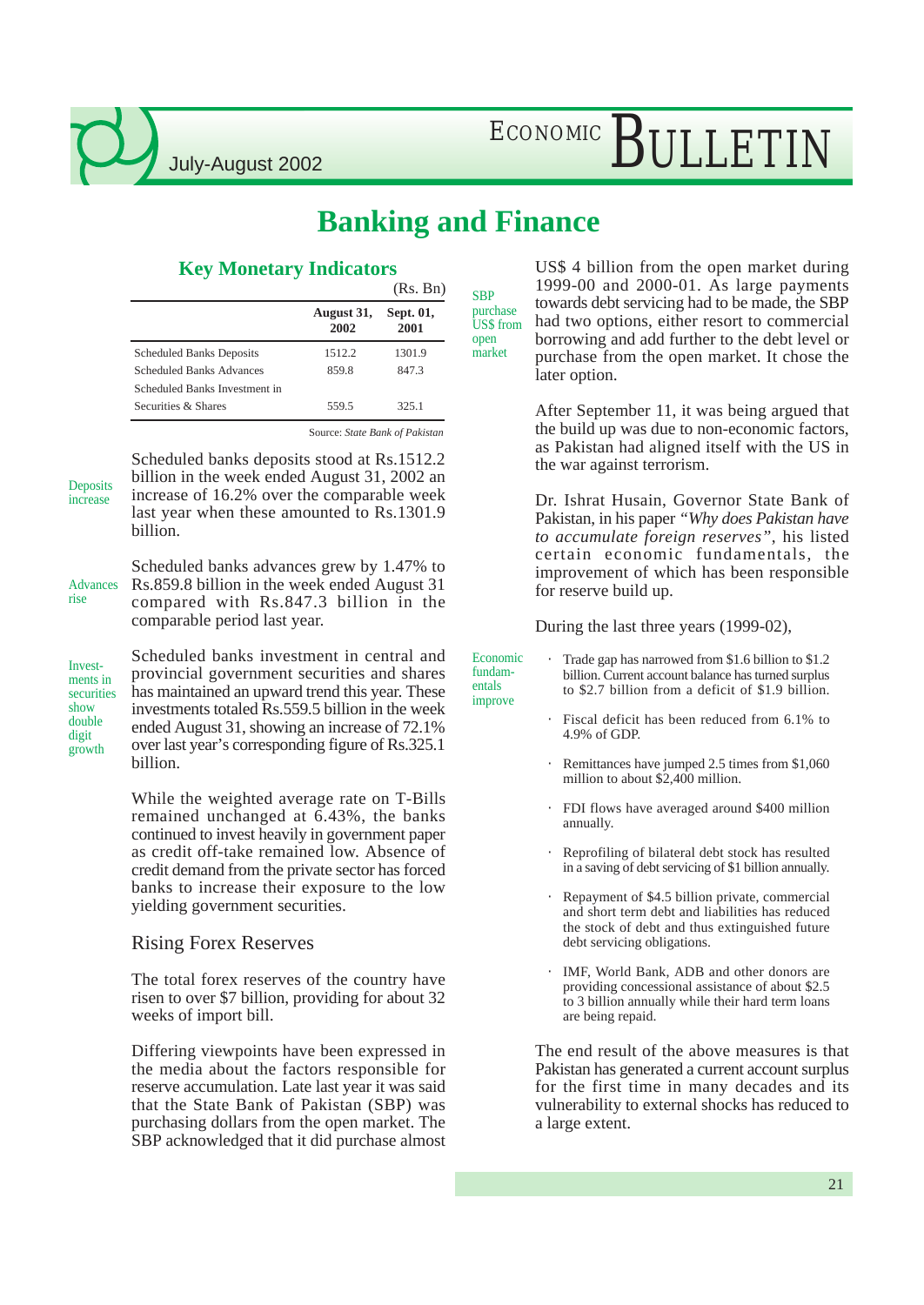#### Exchange Companies to be Established

The State Bank of Pakistan through an Ordinance has invited commercial banks to establish Exchange Companies in Pakistan. These will be incorporated under the Companies Ordinance and a licence will be issued by SBP for commencement of operations.

Such companies will only deal in foreign exchange and would not be allowed to engage in any other activity, such as deposit taking, lending etc.

The companies would be allowed to have foreign participation in their equity upto a maximum of 50%.

Every branch of a company would be allowed to offer the complete range of services that the Exchange Company is authorized to offer.

In addition to full-fledged branches, Companies will be allowed to have franchise arrangements with other entities.

The Exchange Companies shall limit their exposure at the close of business each day at a level not higher then 50% of their capital base.

The existing money changers will continue to function for the next two years. However, no new licences will be issued and further renewal of existing money changers licences will be discontinued w.e.f. July 1, 2004.

With the establishment of Exchange Companies, all transactions will be fully documented. All dealings between an Exchange Company and its customers shall be supported by official receipts. For transactions exceeding \$10,000, detailed particulars of the customers shall be mentioned on the receipt.

All transactions would be properly accounted for, and the Exchange Companies would be maintaining proper accounting records and submitting reports at periodic intervals to the State Bank of Pakistan. These steps would help curb the activities of unauthorized money changers and Hundi business.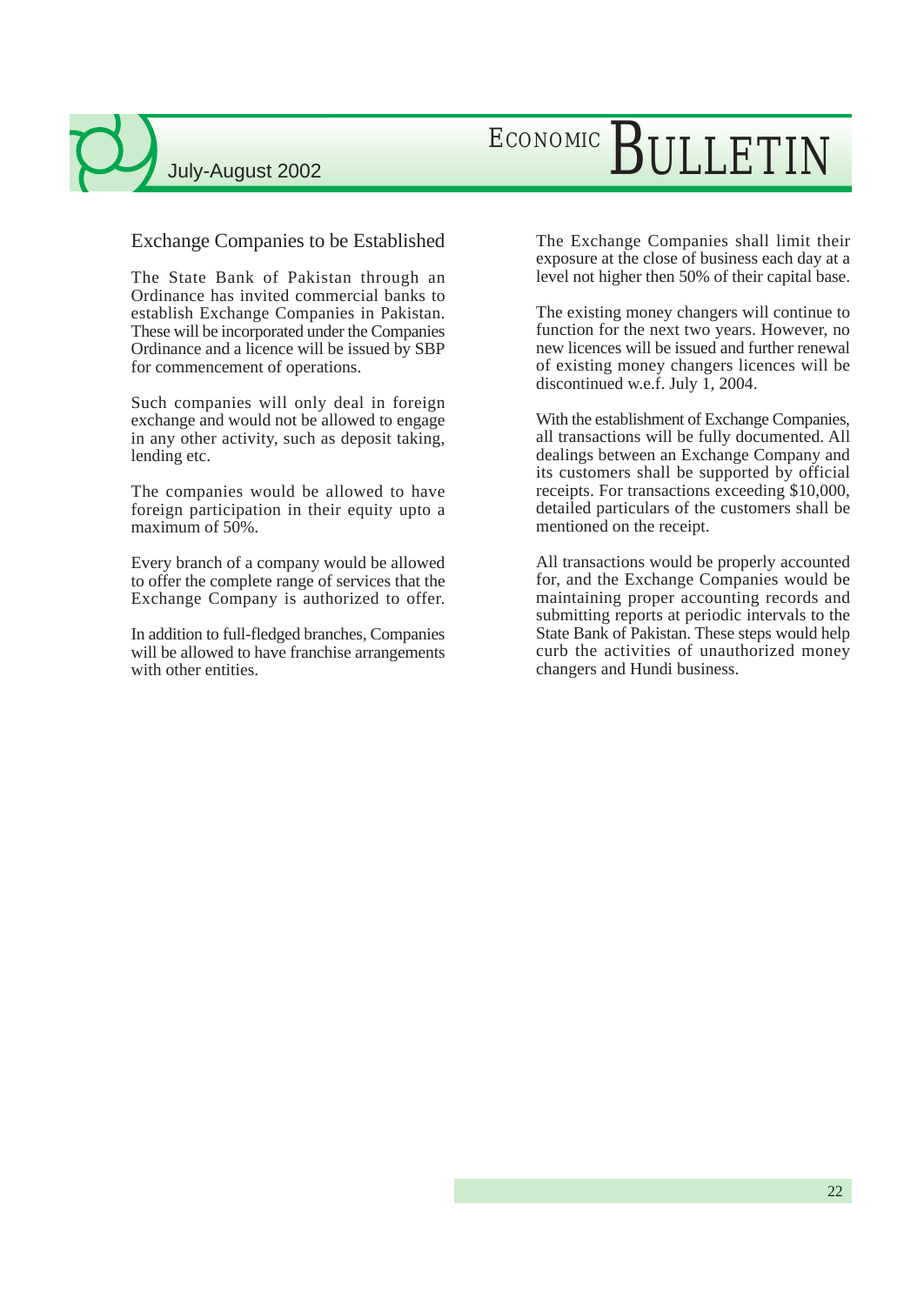## ECONOMIC BULLETIN

### **Market Analysis**

Earnings/dividend expectations driving the market

The KSE-100 index gained 17 points (1%) in the month of July in tight range bound activity. The market moved in a narrow band of 1735 and 1805. The average daily trading volume for the month declined to 67m shares from 99m shares in June. While news relating to tensions with India had been the primary factor behind market sentiment, there has been an easing of tension, which meant less volatility in the market during most of July. Earnings expectations led to greater trading activity in early August however, with the market rising to 1846 by mid-August and average daily trading volumes rising to 79 million shares.



### Events in July

There was only one significant news event affecting the market during the month of July- the grenade attack in Indian occupied Kashmir momentarily affected the market and rekindled fears of tension between Pakistan and India, which resulted in a steep decline of 48 points in one day. However, the Indian response was muted, and the market quickly recovered, rising 56 points over the

next two days to resume trading within its earlier tight trading range. The fact that the market recouped its losses almost instantly, and then resumed its trend range bound movement, validates our view that the market is looking fully (or close to fully) priced in the short run.

August heralded the start of the corporate earnings report season, which we think is the only foreseeable driver for the market. Given the neutral market sentiment in July neither positive nor negative - earnings reports (particularly from the pivotals - Hubco, PTCL, PSO) will be the primary source of direction for the market in the short-term.



#### **Outlook**

However, the earnings driven upside momentum will have to contend with continued market anxiety regarding parliamentary elections in October and the post-October political structure, and the risk of another bout of Indo-Pak tension related to the September/October elections in Indian held Jammu and Kashmir. The earning's driven rally in August may be a good time for short to medium term investors to book profits before the elections.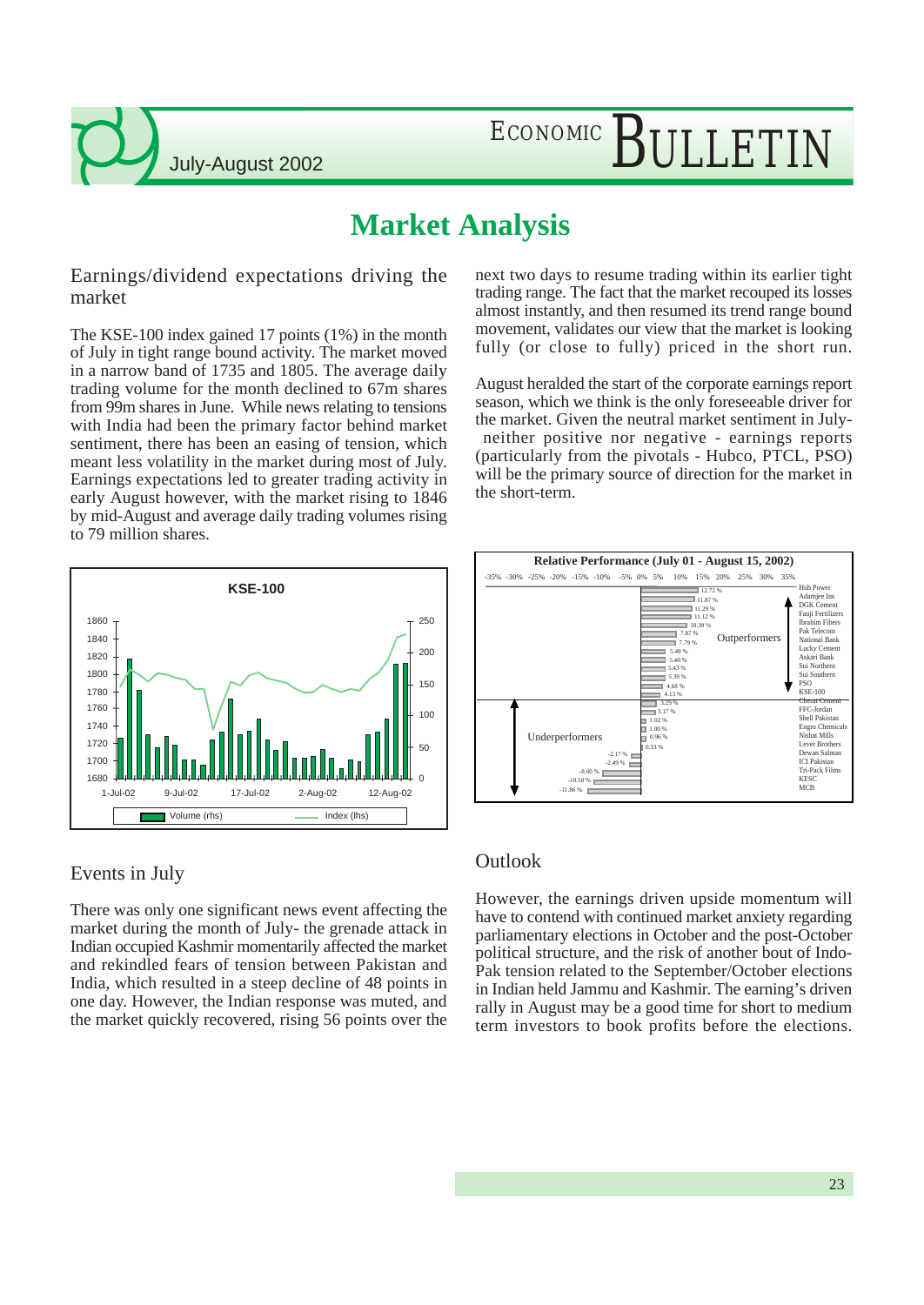## ECONOMIC BULLETIN

### **Key Economic Indicators**

|                                                                                                                                                                          | ັ                          |                                                                   |                                                                  |                                                                   |                                                               |
|--------------------------------------------------------------------------------------------------------------------------------------------------------------------------|----------------------------|-------------------------------------------------------------------|------------------------------------------------------------------|-------------------------------------------------------------------|---------------------------------------------------------------|
| Economy Size & Growth                                                                                                                                                    |                            | 1998-99                                                           | 1999-00                                                          | 2000-01                                                           | 2001-02P                                                      |
| <b>GNP</b> - Market Prices<br><b>GDP</b> - Market Prices<br><b>Market Prices Rs</b><br>Per Capita Income                                                                 | Rs bn<br>R <sub>s</sub> bn | 2912.8<br>2938.4<br>21899                                         | 3102.3<br>3147.2<br>22811                                        | 3365.4<br>3416.3<br>24198                                         | 3752.5<br>3726.6<br>26413                                     |
| Growth                                                                                                                                                                   | Market Prices US \$        | 438                                                               | 441                                                              | 414                                                               | 427                                                           |
| <b>GDP</b>                                                                                                                                                               | $\%$                       | 4.18                                                              | 3.91                                                             | 2.45                                                              | 3.61                                                          |
| Agriculture                                                                                                                                                              | $\%$                       | 1.95                                                              | 6.09                                                             | $-2.64$                                                           | 1.39                                                          |
| Manufacturing                                                                                                                                                            | $\%$                       | 3.73                                                              | 1.53                                                             | 7.58                                                              | 4.39                                                          |
| Services<br>Rate of Inflation                                                                                                                                            | $\%$<br>$\%$               | 4.99                                                              | 4.79                                                             | 4.79                                                              | 5.09                                                          |
| Consumer Price Index <sup>+</sup>                                                                                                                                        |                            | 5.7                                                               | 3.6                                                              | 3.6                                                               | 3.5                                                           |
| <b>GDP</b> Deflator                                                                                                                                                      |                            | 5.5                                                               | 2.8                                                              | 5.6                                                               | 3.4                                                           |
| <b>Balance of Payments</b>                                                                                                                                               | \$mn                       |                                                                   |                                                                  |                                                                   |                                                               |
| Exports (f.o.b.)<br>Imports (f.o.b.)<br><b>Trade Balance</b><br>Services Account (Net)<br>Private Transfers (Net)<br>Home Remittances)<br><b>Current Account Balance</b> |                            | 7528<br>9613<br>$-2085$<br>$-2618$<br>2274<br>(1060.2)<br>$-2429$ | 8190<br>9602<br>$-1412$<br>$-2794$<br>3063<br>(983.7)<br>$-1143$ | 8925<br>10170<br>$-1246$<br>$-3130$<br>3867<br>(1086.6)<br>$-509$ | 9133<br>9493<br>$-360$<br>$-2620$<br>4255<br>(2389.0)<br>1275 |
| <b>Fiscal Balance</b>                                                                                                                                                    | % of GDP                   |                                                                   |                                                                  |                                                                   |                                                               |
| Total Revenue (Net)<br><b>Total Expenditure</b><br>Overall Deficit                                                                                                       |                            | 15.9<br>22.0<br>6.1                                               | 17.1<br>23.6<br>6.6                                              | 16.0<br>21.3<br>5.3                                               | 16.8<br>22.5<br>5.7                                           |
| Domestic & Foreign Debt                                                                                                                                                  |                            |                                                                   |                                                                  |                                                                   |                                                               |
| Domestic Debt<br>As % GDP<br><b>Total External Debt</b><br>External Debt Servicing*                                                                                      | Rs bn<br>\$ bn<br>\$ bn    | 1452.9<br>49.4<br>33.5<br>1.53                                    | 1641.4<br>52.2<br>34.0<br>1.51                                   | 1799.2<br>52.7<br>33.8<br>1.96                                    | 1652.1<br>44.3<br>33.8 <sup>a</sup><br>0.98                   |
| Investment & Savings                                                                                                                                                     | % of GDP                   |                                                                   |                                                                  |                                                                   |                                                               |
| <b>Gross Investment</b><br><b>Fixed Investment</b><br><b>National Savings</b><br><b>Domestic Savings</b><br>Foreign Investment<br>Portfolio<br>Direct                    | \$mn                       | 15.6<br>13.9<br>11.4<br>12.3<br>403.3<br>27.3<br>376.0            | 16<br>14.4<br>14.1<br>15.6<br>543.4<br>73.5<br>469.9             | 15.9<br>14.3<br>15.0<br>15.9<br>182.0<br>$-140.4$<br>322.4        | 13.9<br>12.3<br>15.4<br>15.2<br>474.6<br>$-10.1$<br>484.7     |
| Monetary Aggregates                                                                                                                                                      | $\%$                       |                                                                   |                                                                  |                                                                   |                                                               |
| M1<br>M <sub>2</sub>                                                                                                                                                     |                            | 33.9<br>6.2                                                       | 14.9<br>9.4                                                      | 3.1<br>9.0                                                        | 17.3<br>15.2                                                  |
| <b>Interest Rates (Weighted Average)</b>                                                                                                                                 | $\%$                       |                                                                   |                                                                  |                                                                   |                                                               |
| Deposits**<br>Advances                                                                                                                                                   |                            | 7.96<br>14.8                                                      | 6.62<br>13.52                                                    | 6.58<br>13.61                                                     | 5.62 <sup>b</sup><br>13.45 <sup>b</sup>                       |
| Gold & Foreign Exchange Reserves                                                                                                                                         | $\$$ mn                    | 2371                                                              | 2149                                                             | 2666                                                              | $4704$ <sup>c</sup>                                           |
| Exchange Rate++                                                                                                                                                          | Rs./\$                     |                                                                   |                                                                  |                                                                   |                                                               |
| <b>Inter Bank</b><br>Kerb Rate                                                                                                                                           |                            | 51.6<br>54.4                                                      | 52.16<br>54.82                                                   | 64.4<br>66.7                                                      | 60.05<br>60.20                                                |

P Provisional

+ The base year of CPI has been changed from 1990-91 to 2000-01. Inflation

a July-March figures calculated for FY01 onwards are based on new base.

\* Excluding interest on short term borrowings and IMF charges. Data from FY00 onward is

inclusive of IMF & bonds.

\*\* PLS & Interest bearing

b End-December '01 c end-May '02

++ End-June Buying Rate

*Source: Economic Survey 2001-02 SBP statistical Bulletin Aug. 02*